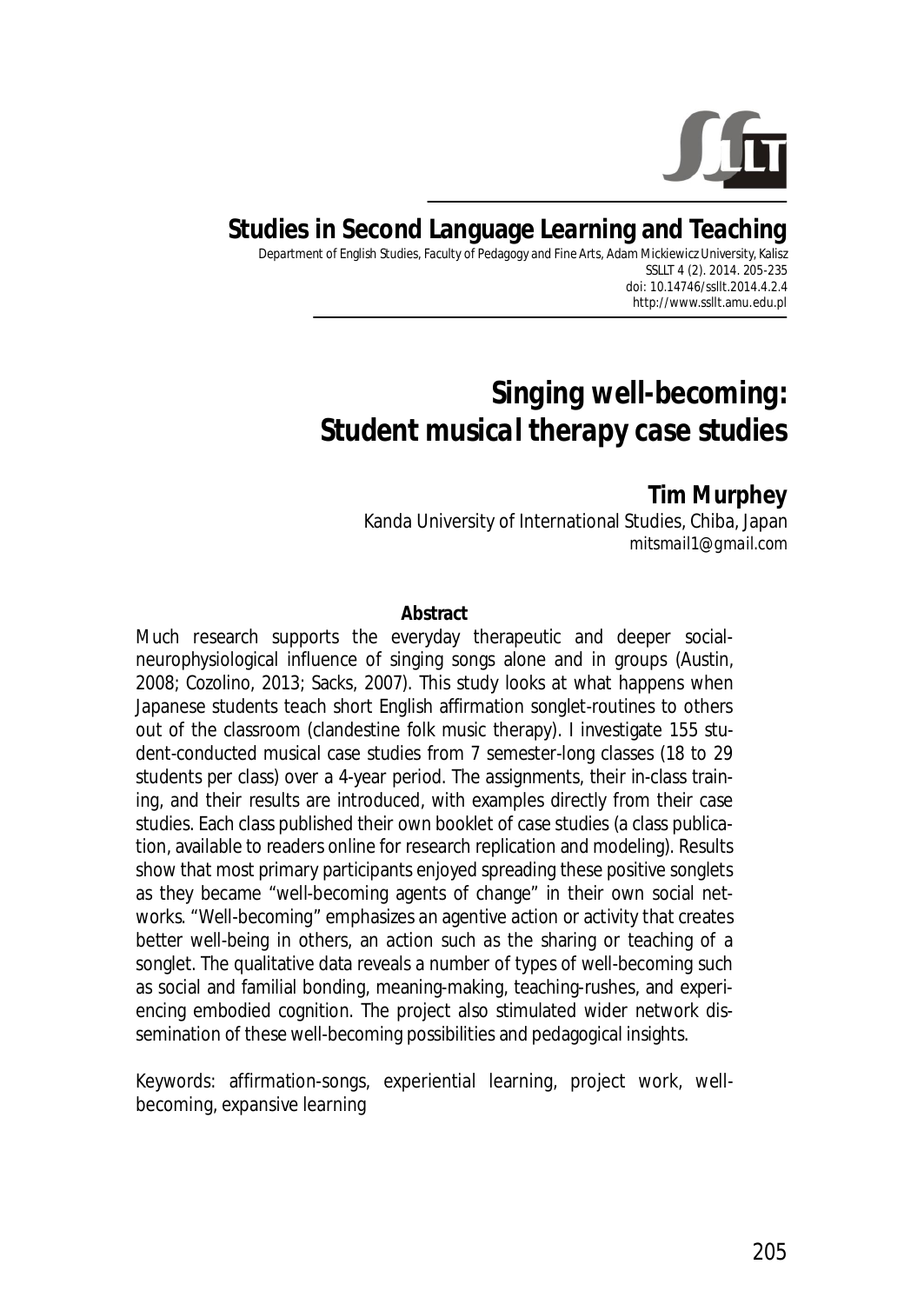**1. Introduction: Connecting project work, positive psychology, and neuroscience**

Leo van Lier wrote in the foreword to the book *Project-Based Second and Foreign Language Education* (van Lier, 2006, p. xi) how most Americans cite John Dewey's "advocacy of experiential and action based learning" when in fact there are actually a great number of admired European educators who advocated such experiential learning years before (Comenius, 17th century Prague; Pestalozzi, 19th century Switzerland; the Italian Montessori, early 20th century; and of course the giant of educational theory Piaget a bit after Dewey). Van Lier also says that we must add the special case of L. S. Vygotsky, whose influence was huge in the early Soviet revolution, and then was forced underground under Leninist and Stalinist repression, only to surge to "world-wide prominence in the last third of the 20th century" (van Lier, 2006, p. xi). Van Lier goes on to stress that we need to appreciate the "deeper foundations of educational thought (whether it be enlightenment, democracy, or fulfillment) that underlie this approach to education" (p. xii). Even the famous hypnotherapist Milton Erickson regarded well-designed tasks for patients in the real world, outside of therapy, as usually more productive of change and learning than actual therapy (Rosen, 1991). Students are normally already heavily invested in certain important relationships out of class that can be rich contexts for exploratory learning tasks.

Gregersen and MacIntyre (2014) state that

the social conceptualization of investment emphasizes that a learner's complex identity changes across time and space and is reproduced in social interaction (Dörnyei, 2001), dynamically re-adjusting as the learner struggles to adapt and change (Norton, 2010). As language learners interact in their TLs, they are engaged in ongoing identity construction. (p. 111)

Most out of class contexts are under-accessed as potential fields for invested changes in identity, agency, and language acquisition. My hypothesis is that students can "well-become" through teaching others, and that others will "well-become" with them, that is, the well becoming through teaching (WBTT) hypothesis.

This action research/project work that I am specifically interested in is the sharing of positive learning from my classes with people in the students' networks out of class. What I have seen over the years is that this sharing/teaching not only validates the material we use, but it also augments it with a reality factor that provides an experience of agency and altruism within one's everyday life, and even some Love 2.0, that is, positivity resonance among family and friends and strangers as they sing together. Barbara Fredrickson (2013) describes Love 2.0 as positively connecting with others, which can happen in a micro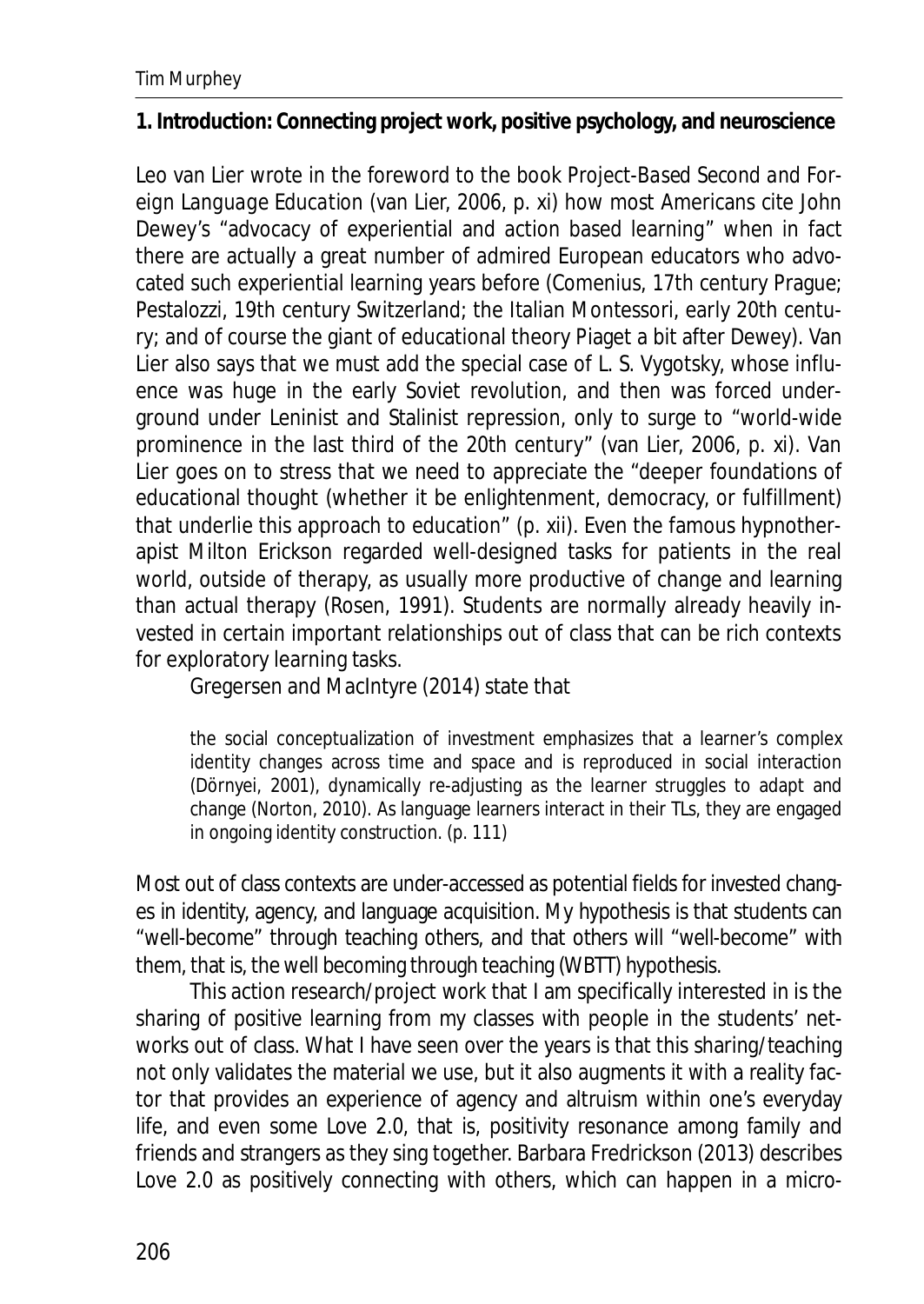second. These micro-seconds of connection and positivity resonance have been shown to actually change our health at the cellular level in her laboratory:

When I compare love to oxygen and food, I'm not just taking poetic license. I'm drawing on science: new science that illuminates for the time how love, and its absence, fundamentally alters the biochemicals in which your body is steeped. They, in turn, can alter the very ways your DNA gets expressed within your cells. (Fredrickson, 2013, p. 4)

In 1978, my Master's thesis was on situationally-motivated teacher produced texts, advocating that the teachers should produce texts that were based on the situations in which their students actually lived and learned (Murphey, 1985). Since then I have shifted to situationally-motivated *student* produced texts (Chou, Lau, Yang, & Murphey, 2007; Murphey, 1993a), realizing that through students' activities away from the classroom in their own social networks valuable learning can also be accessed. Project work and task-based learning often describe only classroom-based learning. I contend that out of class teaching tasks that students do themselves are inherently more motivational and much more exciting as they push the social envelop, getting all parties to dynamically re-adjust competencies and identities (Gregersen & MacIntyre, 2014). In the typical flipped classroom, teachers get students to watch their lectures outside of class and then come prepared to discuss and do activities with the material in class with their classmates (Jackson, 2013). If we think that our students learn greatly through task-based learning in our classes, why not flip it and encourage them to do it out of class and then come to class to share their experiences through case studies? This is what I have been doing with my students over the last four years. It is through teaching people in their real lives, and bringing those experiences to class for discussion and CS writing that students learn most.

The social neuroscientist Cozolino writes (2013):

Learning is enhanced through music training. Listening to music evokes memory recall and visual imagery, and stimulates a wide range of emotions. It also results in increased complexity in the organization of white matter as well as a significant increase in regional cerebral blood flow over the posterior two-thirds of the scalp (Nakamura, Sadato, Oohashi, Nishina, Fuwamoto, & Yonekura, 1999). These activations reflect the deep evolutionary history of music in the forming of social groups and the expansion of cognitive processes. The possibility that music stimulates neuroplasticity is supported by the fact that children with music training demonstrate better verbal memory than their nonmusical counterparts (Ho, Cheung, & Chan, 2003). Music training is also associated with math proficiency because it increases language skills, working memory, and the ability to represent abstract numerical qualities (Chan, Ho, & Cheung, 1998; Schmithorst & Holland, 2004). (pp. 233-234)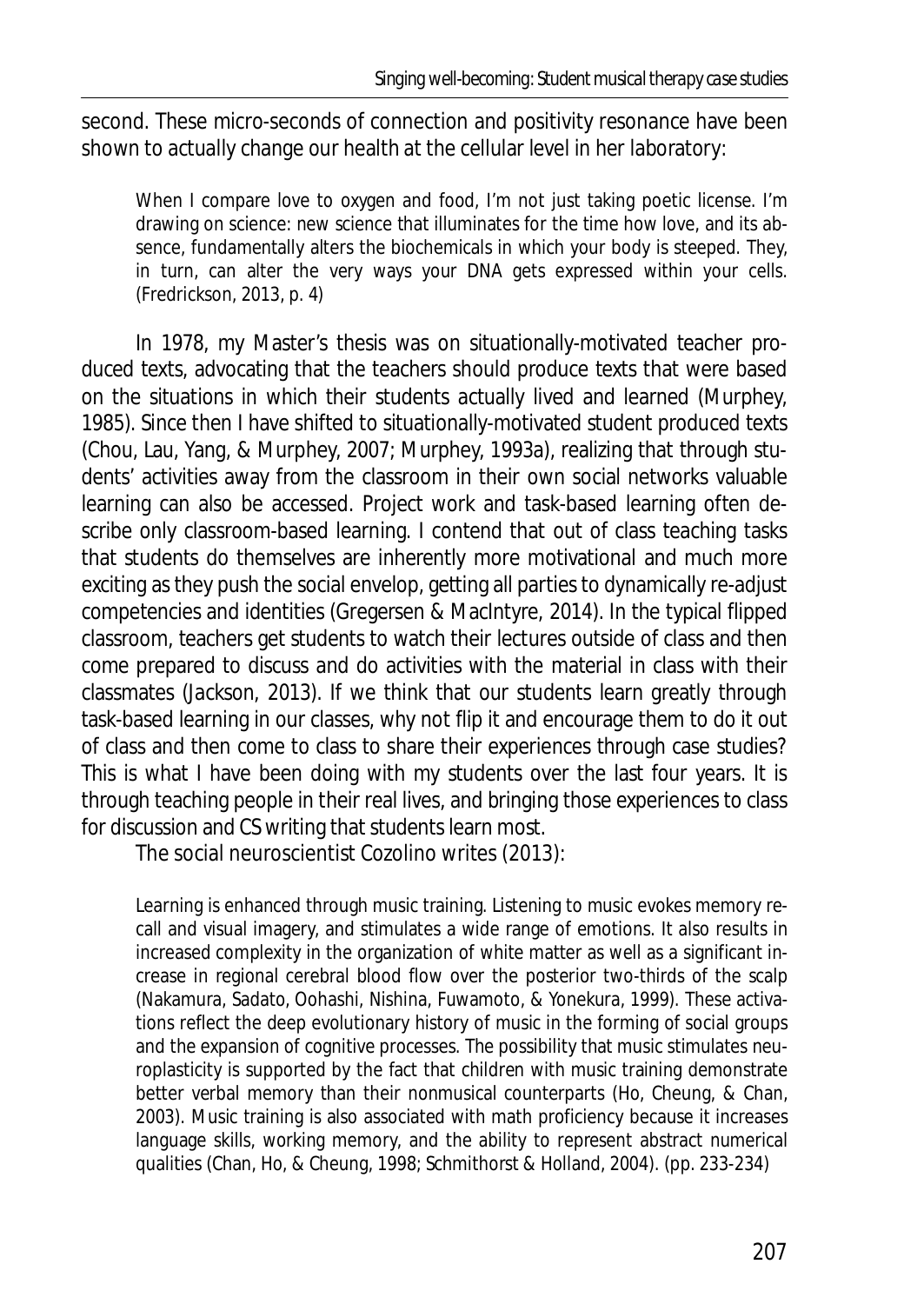Thus, I have been sending students out to teach the world for about a decade and doing class publications of the students' own work, giving them personal copies to take away, and making enough for the next group to read as near peer role models (Murphey & Arao, 2001; Singh, 2010). The idea that first person experience is most essential is shown in the student quote below:

*Before I did this Case Study, I read a booklet of case studies from a previous class. Many students wrote: "After I taught songs to friends or family, they really looked happy, and I also became happy." Somehow, I did not believe their words. I changed my mind after my experience. It is true. I can't explain exactly why, but my sister and I laughed a lot and felt happy during the activity.* **Though I hesitated to do this and thought that we might quarrel doing this, I could enjoy teaching and my sister enjoyed it . . . It has been a few days since I taught her, but I still hear her singing "Do it again" in the house.** (Ito, 2013, p. 13; see the information on student citations in Section 2.2)

## **1.1. Participants**

All principal participants (155) were third and fourth year Japanese university students of an English department at a small private liberal arts university near Tokyo, with a few cases of mixed ethnicity, roughly 10%, in classes of 18 to 30 students. One hundred and fifty one were taking an elective, content-based instruction (CBI; also known as content and language integrated learning (CLIL)) course titled, The Importance of Music and Song (TIOMAS), whose goal was to improve students' knowledge and use of English through interesting content teaching. Four were actually in another CBI course (Volume 7 in Table 1 below) and chose a song teaching option that they were given. The great majority were female students (84%) and all courses were electives that students chose to take after reading the description online. Secondary participants were those invited to take part by the CS authors, half of which were near peer role models, with the other half varying from different family members to part-time coworkers, from 12 year-olds to the elderly, and even a few native speakers. While 221 secondary participants were exposed to songs directly from my students, we will see in the qualitative data that the network contagion often spread much wider.

Each of the booklets in Table 1 is a collection of one class' case studies, plus a short introduction by me, often with appendices with song lyrics and suggestions for teachers who may wish to use some of the songs in their classes (a number of my students are studying to be English teachers and I use the booklets for workshops with elementary, junior high school, high school, and cram school teachers). The booklets also acted as a souvenir of the class, with the class picture often on the front or back cover. The booklets are available at https://sites.google.com/site/folkmusictherapy/home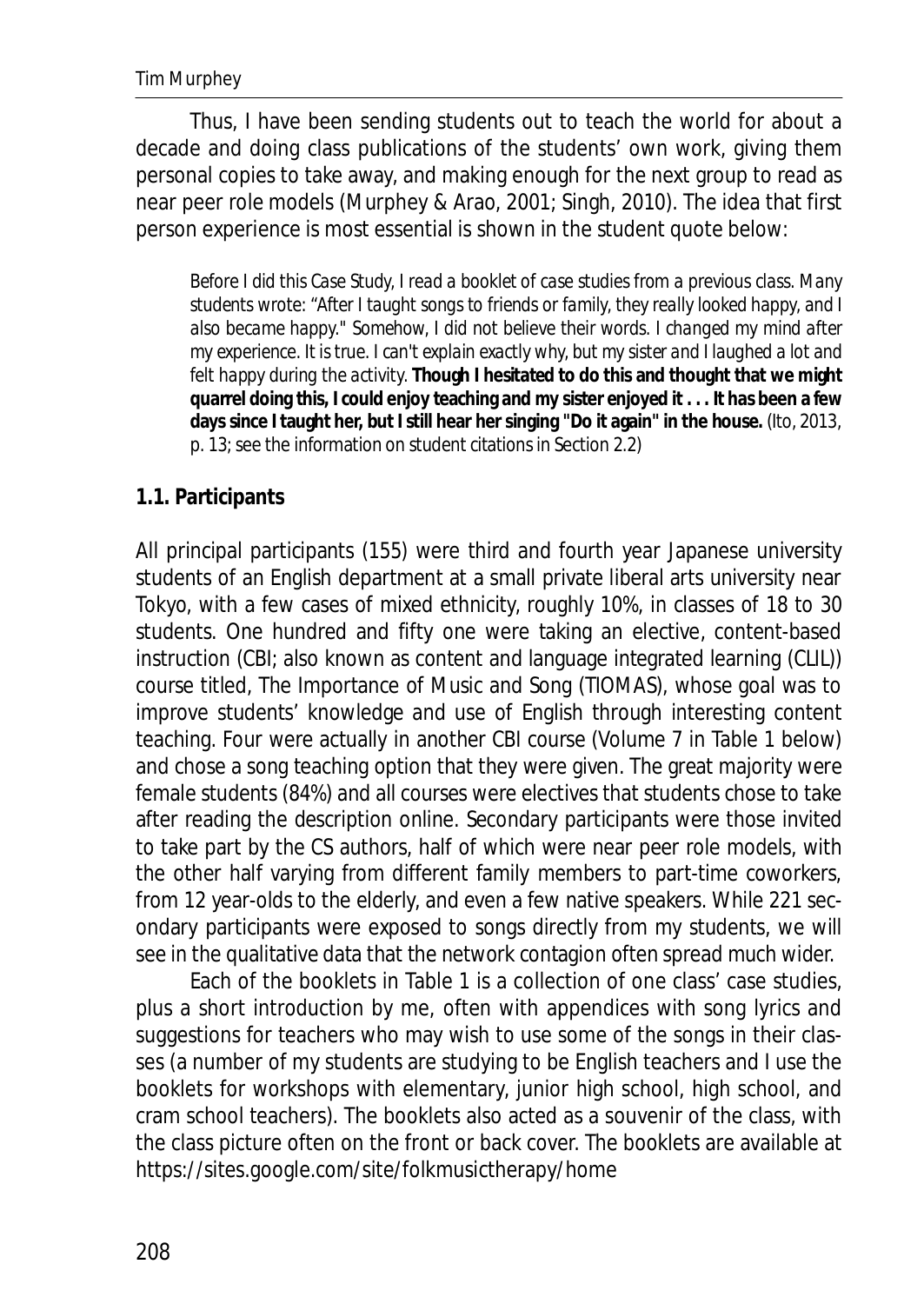| Volume title           | Date of          | No. of music therapy        | No. of times cited |
|------------------------|------------------|-----------------------------|--------------------|
|                        | publication      | CSs                         | in this paper      |
| Music Therapy, vol. 1  | <b>July 2010</b> | 29                          | 10                 |
| Music Therapy, vol. 2  | December 2011    | 21                          | 8                  |
| Music Therapy, vol. 3  | <b>July 2012</b> | 28                          | 8                  |
| Music Therapy, vol. 4  | January 2013     | 18                          | 9                  |
| Music Therapy, vol. 5  | <b>July 2013</b> | 30                          | 6                  |
| Music Therapy, vol. 6  | January 2014     | 25                          | 10                 |
| How Do People (vol. 7) | January 2013     | 4 music CSs, 24 other tasks |                    |
| Total                  |                  | 155 music CSs               | 52                 |

# **1.2. Methodolgy (in class training)**

Except for the first class, students were loaned copies of a previous class booklet as a model near mid-term and in one of the last few classes they each received a copy of their own class booklet. Among many other smaller assignments, the case studies (CSs) assignments were usually given in the later half of the semester courses, with a minimum of 400 words required. These courses all met twice a week for 90 min and students were periodically requested to update a partner on their out of class teaching in preparation for submitting their paper. Closer to the end of the semester they were asked to bring in a rough draft to obtain feedback from other students. Finally, a few weeks before the end of the semester, they were to send their finished CS electronically to their teacher. The CSs were then assembled into a file, following a quick spelling and grammar check, and a class publication was created. Usually, we had time to print them out and proof read one last time in class before giving them to our campus printing specialists to make the final copies.

**2. Specifically teaching affirmation songs: Well-becoming and English learning** 

In Appendix A there are the initial 2010 guidelines sheet for teaching an affirmation song and writing it up, which is also printed in Volumes 1 to 3 (all volumes also have pedagogical tips for teachers, lists of song lyrics, and some have web links https://sites.google.com/site/folkmusictherapy/home). Students were asked to teach one or two of many short affirmation songs that we had been learning in class to someone in their social network. They had a choice from about 20 songlets, most only one line to a stanza, a few a bit longer. They had also practiced these 20 songlets as learners and were able to experience a wide range of teaching and learning protocols throughout this process. The 17 songs that are included in these CSs can be found in Table 2, along with their conversational prompts: Students were taught in class that anytime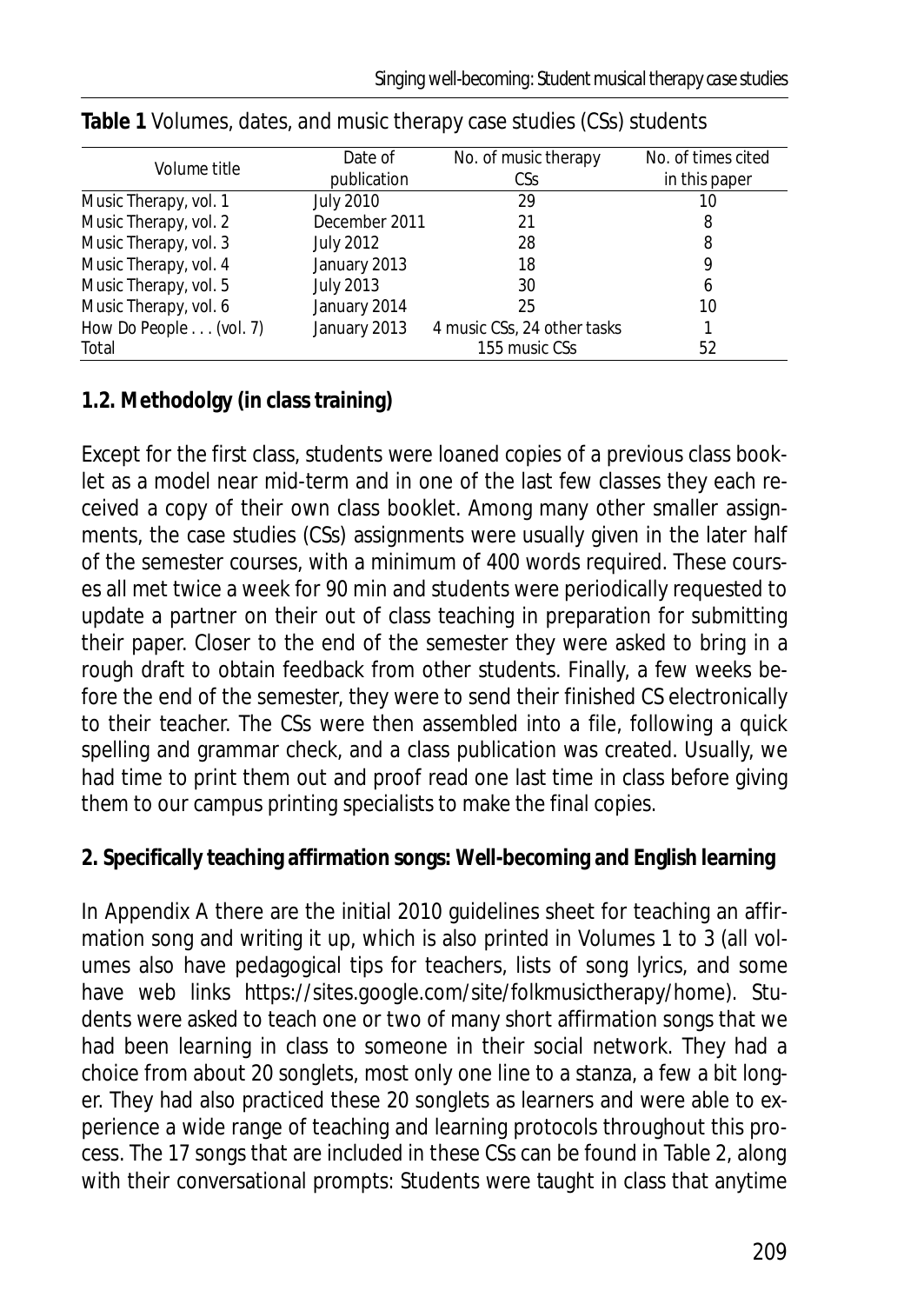they were asked one of these questions, they were to answer with the song, in and out of class. Most used this strategy in their CSs as well.

A few advanced students actually used English to teach the songlets to peers also studying English. However, for most, especially when teaching family members, just learning to sing the lyrics in English was the goal and the teaching was mostly in Japanese. In these cases, they translated the lyrics and explained learning strategies (using body language, repeating, blended language, etc.) mostly in Japanese, which facilitated the learning of the English song. I see this use of the L1 as contributing to an ultimately better appraisal of the L2 overall (Turnbull & Dailey-O'Cain, 2009).

It was clear from the start the students believed the songlet learning was a healthy experience, and that teaching them to friends and family was seen as sharing something useful to help them live better. Some language was learned, as the songs were in English, but more important was the possibility of improving the lives of participants in a way that increased their perception of the value of the English language (Murphey, 2013a) by focusing on songs with positive outcomes. Sharing and teaching songs that resonated with them often boosted the students' confidence and showed them the usefulness of not only English, but of learning, teaching, sharing, and interacting with friends, family, and colleagues. The wellbecoming was achieved through teaching and learning English songs and should be recognized as the major outcome of the project.

Through teaching the songs, students' understood themselves better and became more confident in their abilities. Linguistically speaking, they learned about rhyming, blending, vowel changes, as well as assonance, alliteration, and rhythm. From the discourse of media arts, they learned that songs were like "ghost discourse" (Murphey, 1992) in that the language in songs usually had no precise referents (*I, you, it*), place, or time, permitting the listener to meld the song into their own lives and form their own meanings. At another fractal level, the use of these English songs by Japanese participants was fuel for their and their learners' emergent well-becoming. This was truly a case of the expansive learning (Sannino & Ellis, 2014) that we expect to happen when we switch roles and become teachers of something that we have not yet mastered ourselves.

## **2.1. Quantitative results**

In the 155 CSs, a total of 17 different songs were taught (Table 2). All lyrics are either in Appendix B or a link is given there for easy capture along with some notes about the song.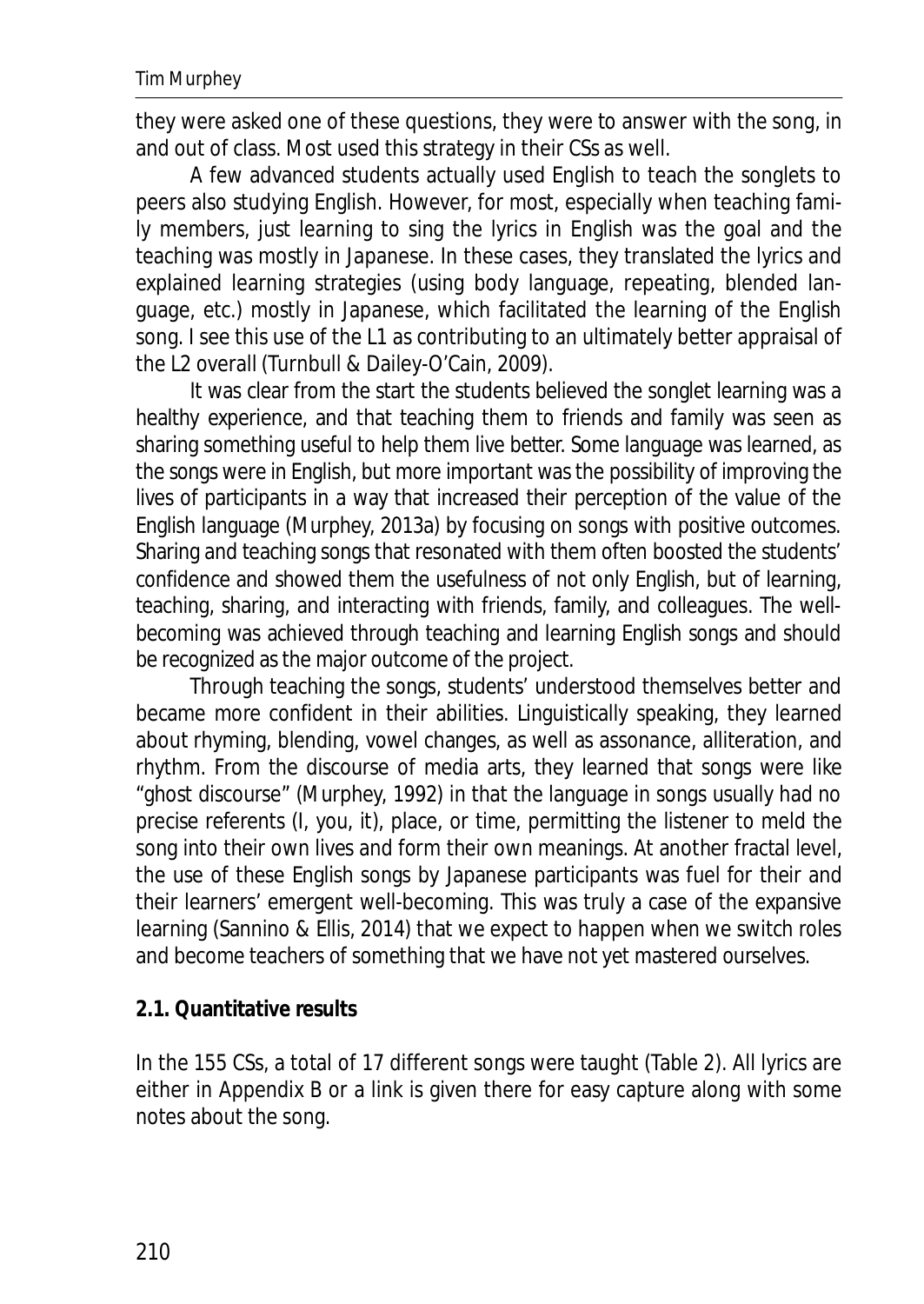|    | No. Rank Total Title |    |                                                       | Question prompt                                                                |
|----|----------------------|----|-------------------------------------------------------|--------------------------------------------------------------------------------|
|    | 1                    | 55 | 5 ways to happiness                                   | What are the 5 ways to happiness?                                              |
| 2  | 2                    | 28 | "Superhappy or trulyawesome" How are you? (#1 and #2) |                                                                                |
| 3  | 3                    | 21 | "Young & Strong & Beautiful"                          | Are you young?                                                                 |
| 4  | 4                    | 11 |                                                       | "Today" (each verse different question) Wadaya gonna do? Content? Who are you? |
| 5  | 5                    | 11 | "Write Write Write It Down"                           | How do you write?                                                              |
| 6  | 6                    | 11 | "Do It Again!"                                        | How do you succeed?                                                            |
| 7  | 7                    | 10 | "Love You Forever"                                    | Who do you love? or Do you love me?                                            |
| 8  | 8                    | 9  | "Smile Song Or Warau Uta"                             | Why do you smile?                                                              |
| 9  | 9                    | 5  | "The Weather Song"                                    | What's the weather like?                                                       |
| 10 | 10                   | 5  | "Compliment Song"                                     | What do you like?                                                              |
| 11 | 11                   | 4  | "Happy Person"                                        | What's a happy person?                                                         |
| 12 | 12                   | 4  | "Make New Friends"                                    | How do you have a good life?                                                   |
| 13 | 13                   | 3  | "Use It Or Lose It!"                                  | How do you learn?                                                              |
| 14 | 14                   | 3  | "Diversity Song"                                      | How do you eat well?                                                           |
| 15 | 15                   | 3  | "I Love Us Playing"                                   | What do you love?                                                              |
| 16 | 16                   | 1  | "Turtle Song"                                         | What is more beautiful than a bird in a tree?                                  |
| 17 | 17                   |    | "Bear Song"                                           | What's the bear song?                                                          |

#### **Table 2** Affirmation songs the students chose to teach

# **2.1.1. Song choice**

Surprisingly, three of the longest songs were in the top four: "5 Ways to Happiness," "Young Strong & Beautiful*,"* and "Today." Song #2, "Superhappy*,*" was the first affirmation song learned in classes and usually the one they were most comfortable with due to the borrowed-tune of "Supercalifragilistic" and five strategies that they had learned for mastering a long line (chucking, back formation, rhythm, singing, and attaching a question prompt for it's retrival). The purpose of these positive affirmation songlets were to help people focus on ways to become happy, to enjoy themselves, to accept their mistakes, and to "do it again!". A few were focused on specific tasks such as writing (e.g., "Write Write Write It Down"), and others more generally on love and playfulness. Their common ingredient was that they were fun to sing, fairly easy to remember, and made you think more positively (readers can access several recordings at http://mits.podomatic.com and articles about some of the songs at http://kandaeli.academia.edu/TimMurphey).

## **2.1.2. Song teaching successes**

Only one person could be said to have been unsuccessful in teaching, but because he was in the first class, his example became excellent educational material for subsequent classes. He admirably dared to teach his 12-year-old sister four songs in a short time frame. When he became impatient, the activity felt forced and was no longer pleasant. It was at this point that the younger sibling gave up. From this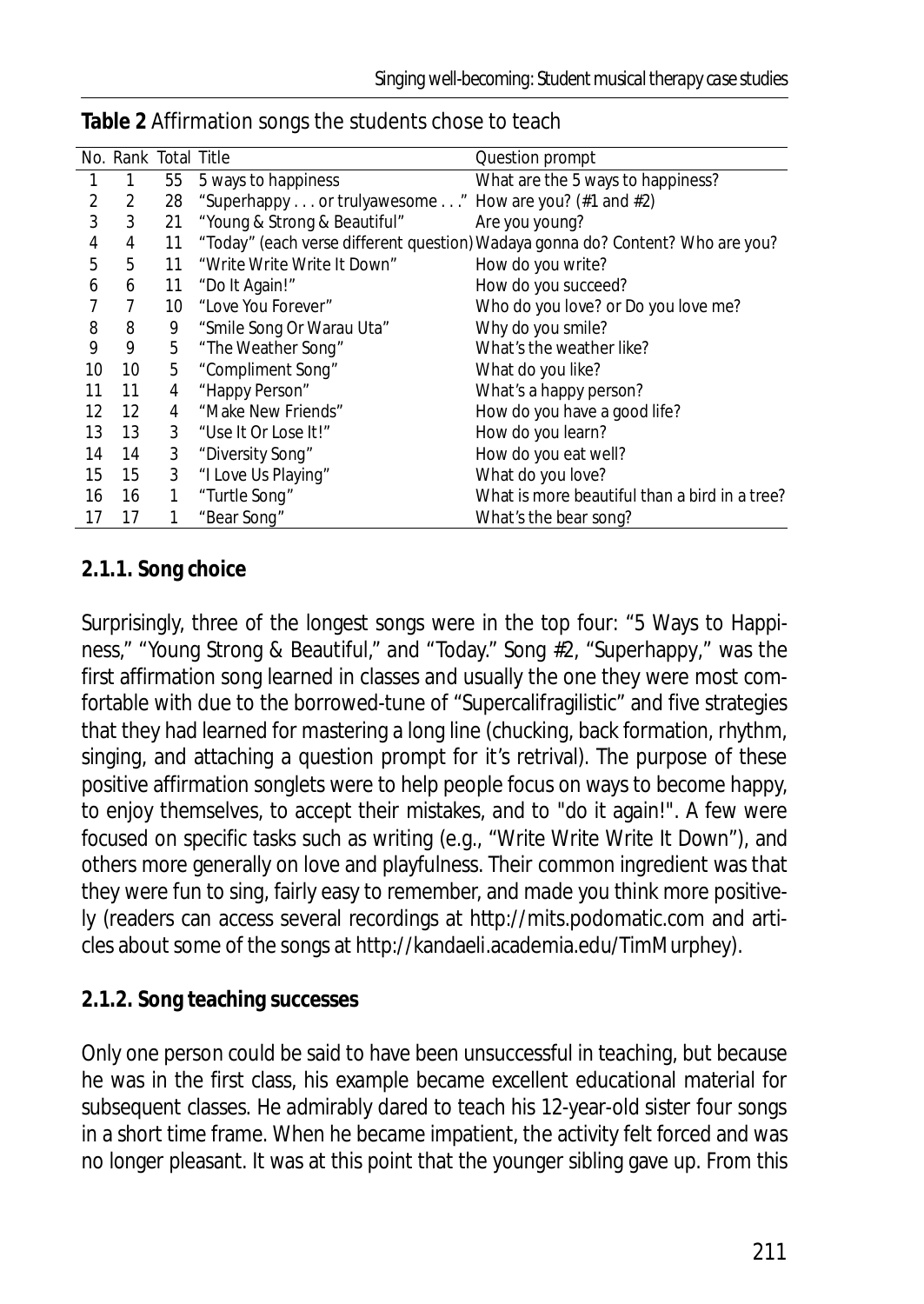experience, it was learned that being too ambitious and trying to do too much is not a good idea. Now the students' learn the KISS (keep it short and simple) principle, but are still encouraged to challenge themselves appropriately.

# **2.2. Qualitative emergent themes**

I analyzed the 155 CSs using grounded theory (Glaser & Strauss, 1967) and through repeated readings over the years allowed myself to have conversations with the data and let the themes emerge. This section contains quotes drawn from the actual CSs that support several crucial ideas, several of which, I must admit, I may not have valued enough on my first few readings and which seemed to have taken on more importance as I was re-reading the CSs in preparation for this article. I call these *types of well becoming*, and while the list is not complete and is indeed overlapping, these are the ones that emerged in the data: (a) high affect well becoming, (b) we-learning, (c) social and familial bonding, (d) meaning-making, (e) teachingrushes, (f) embodied cognition, and (g) love 2.0 & power posing well becoming. In addition to the types of well-becoming, I highlight at the end (h) pedagogical learning, and more specifically (i) learner centeredness, both of which relate to the teaching goal that many of my students have. Finally, I give examples of (j) the network contagious spread of songlets in fractal pedagogy, which highlights how many of the learners ended up teaching and sharing with many others. Please note in the quotes below I have bolded parts for emphasis and the un-bolded is intended to give them more of a context in which to grasp them. The number (e.g., #1) at the beginning of each quote refers to Table 2 to let readers know about which song the student is writing. I introduce each section briefly before providing the quotes as examples.

An important note is that these CSs have all been published as class publications and are online for those who wish to consult the data. In the sections below, I cite 50 out of the 155 students (citing two students twice). The citations are a fair dispersal of all seven volumes which can be seen in the last column of Table 1 above. Note that at the end of every student quote, APA guidelines are followed with the author's last name, year, and the page number. I have set up a special reference list for these published CSs following the general article reference list. Also, all quotes from the CSs are in italics to facilitate the reading process and distinguish them from other quotes.

## **2.2.1. High affect well-becoming**

The following student citations show extreme levels of positive affect and allow us to see that the activity of songlet learning had exciting and positive results with many involved: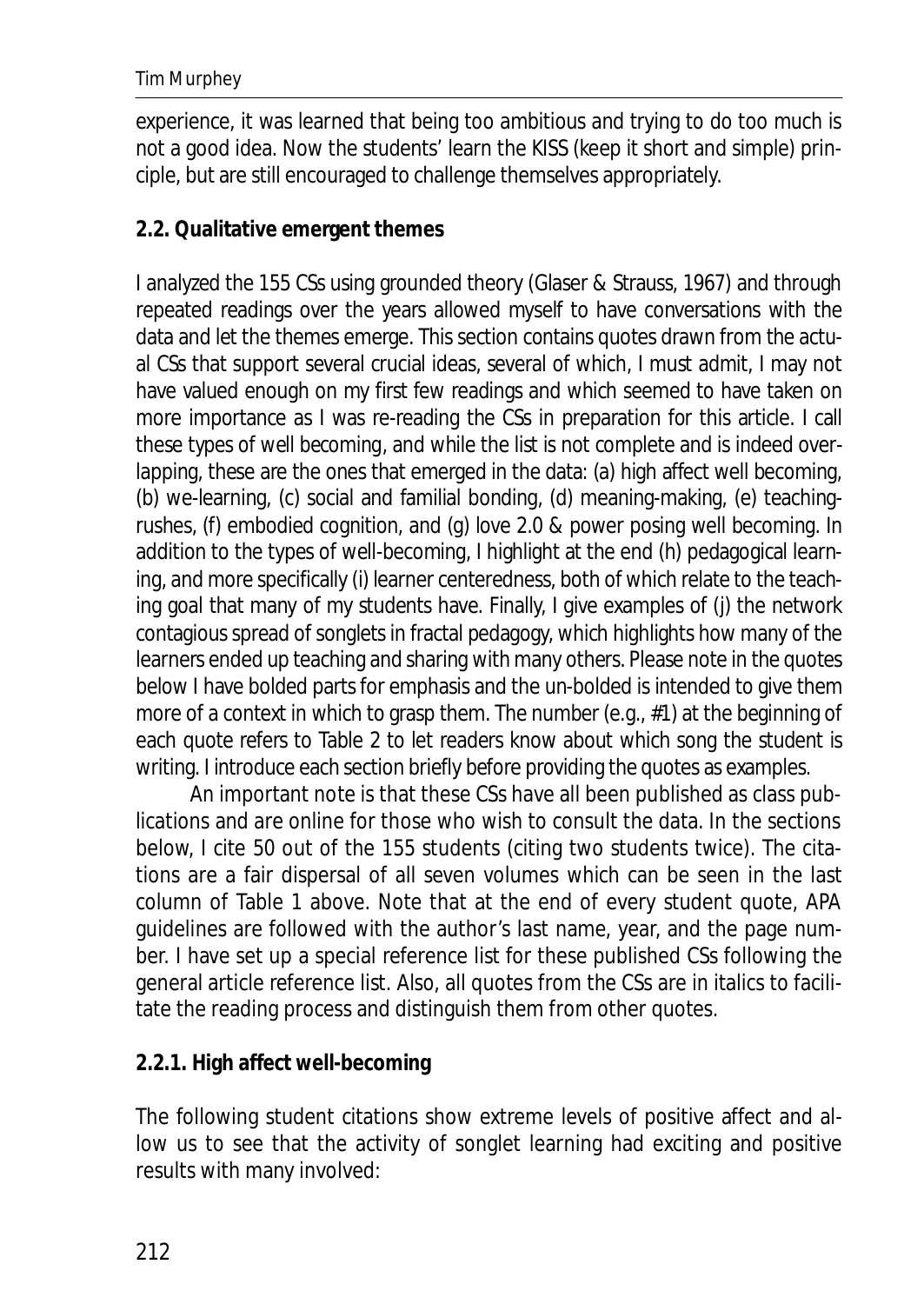(#1) *After a week, I decided to call . . . she said suddenly, "I can change my own mind by singing a song a little bit. I try to change my mind positively more from now. Thank you for your teaching! Please teach me more . . ." In conclusion, when we sing a song that includes happiness and meaningfulness, people tend to create positive thinking as above . . . singing a song is a tool to give good effects for mental and physical health.* (Koge, 2012, p. 11)

(#15) *I manage my stress by singing this song* [What do you love?] *. . . The laughing part was too embarrassing to sing at class. However I didn't feel embarrassed at home with my mother. Rather I enjoyed singing it with her . . . That went beyond my imagination . . . I appreciate my mother.* (Enomoto, 2012, pp. 8-9)

(#2) *He* [father] *said, "I love this song." And he was enjoying singing it, so I was happy, too. I was surprised that he seemed to be a little silly while he was singing! . . . He said, "I like the song, so sometimes I was singing while walking" (walking is his routine). And when he sang the song while walking, he walked longer than usual. . . he looks more relaxed and happier than before. He often hummed the song at home*. (Wakaume, 2010, p. 16)

(#1) *from 6pm-midnight . . . I sang it and showed the gestures during a pause in our work. . . Two hours later when we cleared the tables I started singing the song and she joined me . . . We worked humming it for the rest of this work time and enjoyed it. . . our hard working time changed to an enjoyable working time. The song made us happy. She told me that she wanted to sing more English songs . . . I really enjoyed doing this case study because now I have someone to sing with at my part-time job. Now, we are happier.* (Sato, 2013, p. 12)

(#7) *Few days later, she had an admission examination. When she came back home, she came to meet me. She told me her performance on the test and that she sang the song inside herself while she waited for the interview test to calm down. I was so glad to hear it and be helpful. I would not forget this experience with the LYF song.* (Sasamori, 2013 p. 18)

(#1) *. . . The main goal of the experiment was to make my grandfather and myself happy. It was the most joyful homework ever I had.* (Tokuyama, 2012, pp. 29-31)

Perhaps the greatest testament for the usefulness of the set of songlets we learned each semester and were teaching is the comment below from Eriko who suggests to future students "*to choose a person who is depressed*" because then they will see how they really work:

(#1) *She seemed to improve with each call and she seemed to really enjoy singing. This experience was good for me, because my friend was full of energy from this homework . . .her condition changed right before my eyes. My advice to others who wish to teach affirmation songs is to choose a person who is depressed. There are many songs*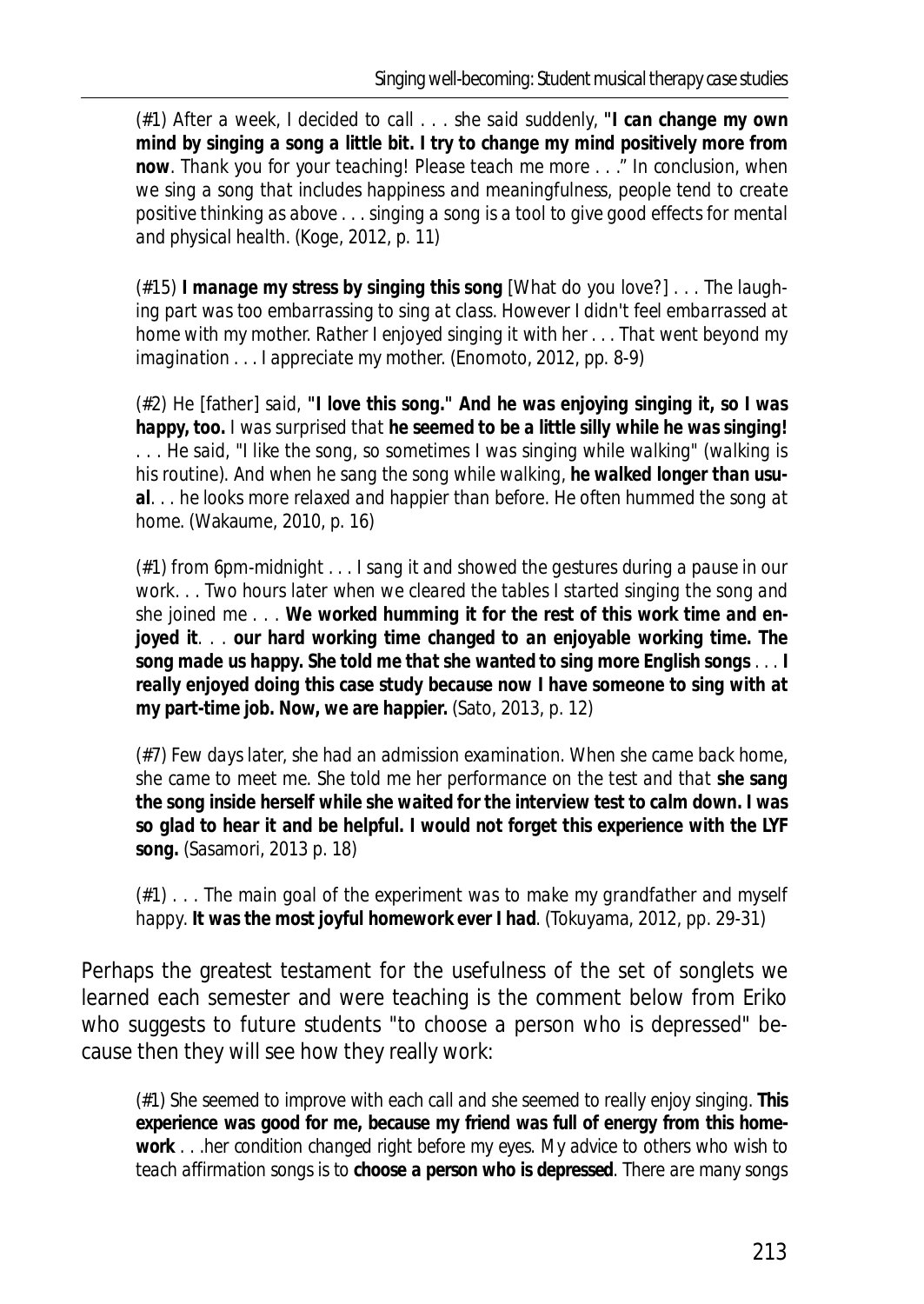*to cheer someone up, and each person has their own needs. Choose songs wisely for the person you are working with, think of how they fit each other.* (Abe, 2010, p. 24)

#### **2.2.2. We-learning**

The word *together* jumped off the page in many of the CSs, pointing to the importance of cohesiveness. While it can be helpful in many ways to sing alone, it is much more enjoyable and impressive when we sing with others. The students explain:

(#1) [My mother said] *to sing with you is better than to sing alone. I am happy when I sing songs with someone." We always sing the songs in the class with our partners. Therefore this activity should be held in the group if it is possible.* (Shirai, 2011, p. 11)

This is great advice for future students doing this project, or perhaps anybody teaching anything! Learning as a tribe (Cozolino, 2013) is vastly more interesting and enjoyable. Schools bring us together as groups but then often insist on individual assignments and assessment and we lose out on bonding and learning with others. Singing together bonds us together. Dr. Diane Austin (2008) reports that "the most compelling clinical examples [of music therapy] involve the client and therapist singing" (p. 19).

(#10) *. . . we sang the song together . . .we laughed a lot . . . I'm not sure that singing together is a good method to learn English or not but it definitely makes us feel happy . . .* (Tanaka 2012, p. 6)

(#11) *. . . I intentionally didn't ask my father to sing alone. I think singing together with someone else feels better and makes long verses easier to remember . . . I asked my father to join* **[with my sister]** *. . . Singing together definitely helped the song to get stuck in his head and provided a better atmosphere. Group singing helps with language learning!* (Yamashita, 2013, p. 5)

## **2.2.3. Social and familial bonding**

Many students mentioned how the activity allowed them to take on new roles and to bond in different ways with their family members and friends:

(#5) *"It was a rare opportunity that she* **[mother]** *learned something from me, so she looked very happy when I taught her the song. I was also happy.* (Miyamoto, 2011, p. 6)

(#7) *. . . she (mother) was happy because she could talk to me for a long time. Recently I have not called. It was a good communication for us . . .* (Sugahara, 2011, p. 7)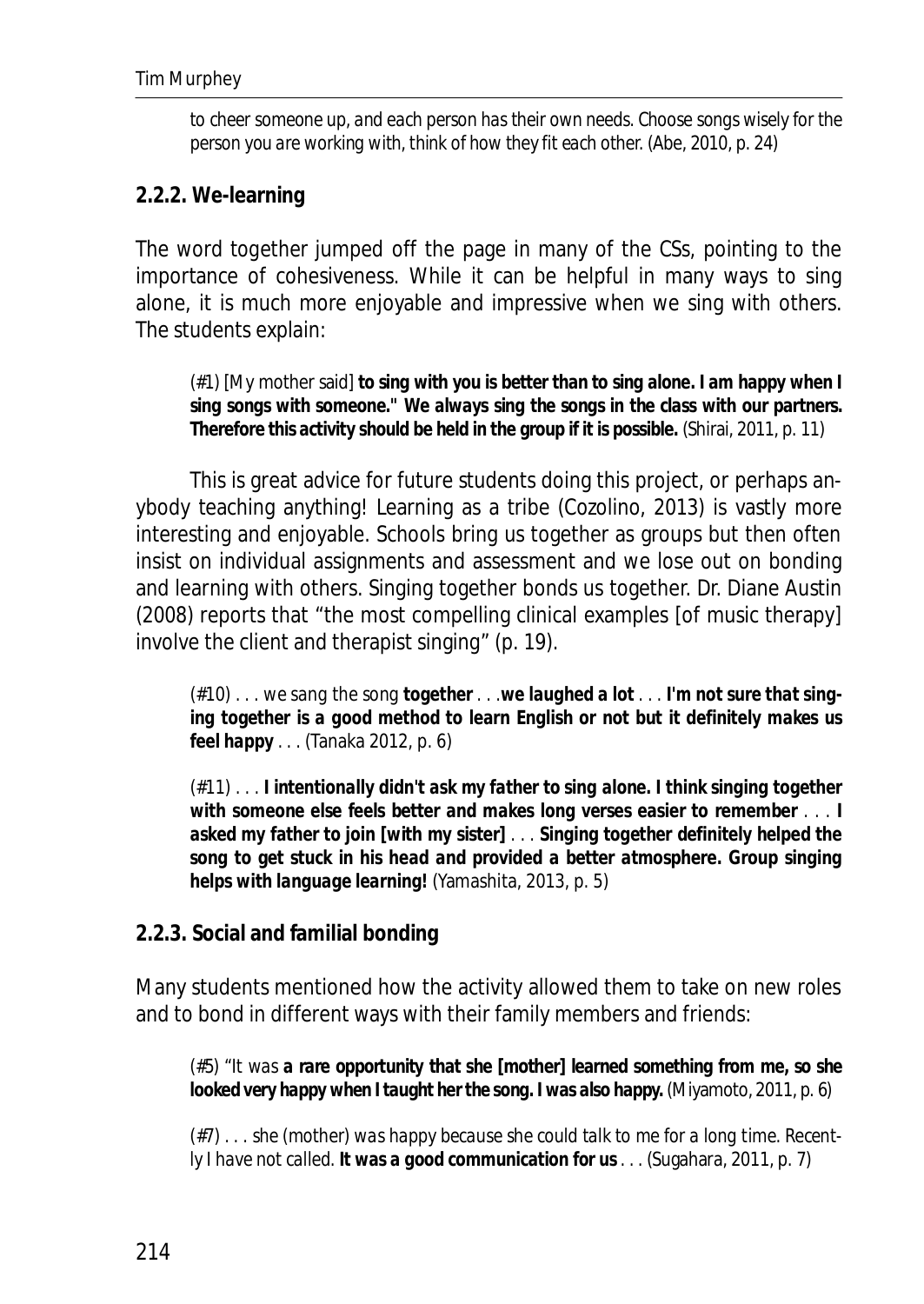(#1) *She said that she could relax by breathing deeply before the exam, she could be positive by looking up at the sky and she could smile a lot . . . Especially, I thought that the bond between Saya and I became much stronger than before by singing together.* (Numayama, 2013, p. 15)

(#2) [He said] *when he felt fatigue at his work place, he closed his eyes thinking many things. Then he remembered our talking and tried to sing in his head . . . When he sang in his head "I want to cry to the world I want to fly all around" (that is his favorite part), he smiled in his office and co-workers were wondering... Of course he didn't sing "I'm in love" in a loud voice. (That is my next goal, to get him to cry to the world, "I'm in love!" haha!)... I actually realized that music has limitless power for fun....the song gave us a precious time when my father and I could laugh together. I think the real power of music comes when we share. The time when we share something is important and also happiness. It is not too much to say that singing together makes living together a wonderfully joyful time!* (Hori, 2014, p. 5)

# **2.2.4. Meaning making (ghost discourse)**

One piece of content of the TIOMAS course is the idea of ghost discourse (Murphey, 1992): That songs are like language coming from ghosts that we cannot see and it is up to us to give them meaning. The language from most songs does not designate precise places, times, people, and the like; thus we are free to invent our own stories and meanings, usually imagining people we know, and the song gets time and place dated with the time and place, the where and when we listen to it most often. A few students noted this in their CSs. Interestingly, the first below commented on the need to acknowledge sadness. This is reminiscent of Fredrickson's (2013, p. 153) three positives to every negative ratio for a healthy life:

(#4) *We were eating cakes in her house and talking about the last part of the lyric "I'll laugh, and I'll cry and I'll sing." Risa said, "Yuki said she likes the optimistic view. I also like it, but I think it's important to cry and talking negative things with my friends too. Sharing feelings with others always helps me. So I want to laugh and cry and sing with friends and dearest people." After that we cooked dinner, talking and singing not only this song, but also other songs. It was very fun. I intended to teach the song for my friend, but I learned another interpretation and meaning of the song from my friend: having negative experiences and crying may give us some chances to notice little happiness in our ordinary life. Tim said we can make meaning of the lyric by ourselves. I understand it's true through this project.* (Nishina, 2013, p. 11)

(#2 & #6) *. . . it was interesting to see the differences among people in many ways of interpreting the songs. This reminds me that I create my own meaning to songs but my friends hear different ways so truly the words do not have meanings but each person gives them meanings.* (Goto, 2013, p. 10)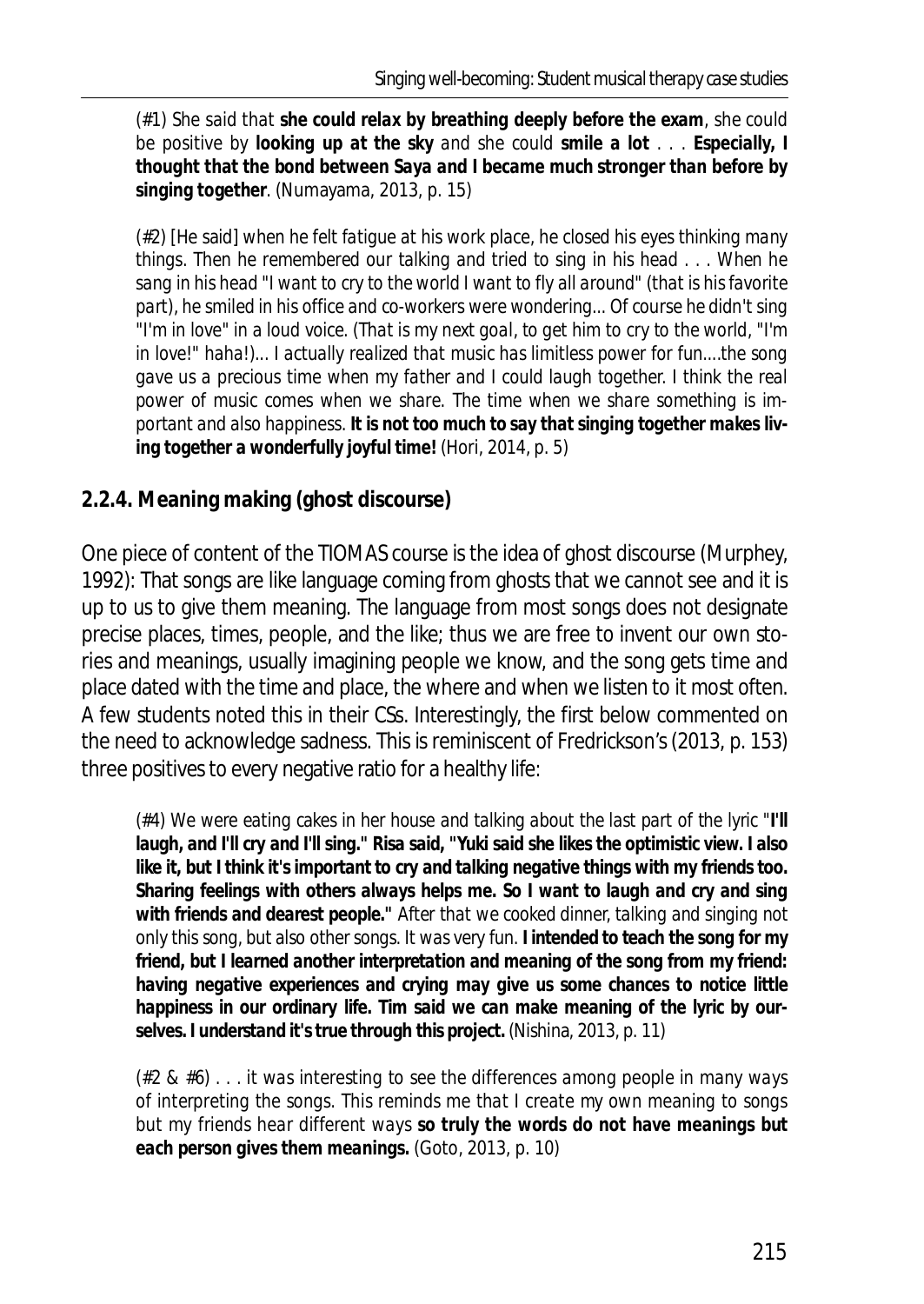**2.2.5. Teaching rushes** 

At the beginning of this article, I cited Manami Ito, a student who said she had read previous CSs but had not really believed them. Later, when she completed the activity herself, she recognized that it was indeed a fun and rewarding experience. Though it is advantageous to learn from the accounts of others, firsthand experience can have a much deeper impact. This is what I call a *teaching rush*! For instance, at the level of your reading this article, you may indeed learn a lot and get motivated to do similar projects, but it will be vastly more convincing when you actually do them and see for yourself that these concepts may help people to learn more effectively.

Here are a few more examples of teaching rushes and advice for better teaching:

(#3 & #4) . . . *the most important thing is how much I could enjoy teaching! While I was teaching songs, I could enjoy it and my mother seemed to enjoy singing new songs. Our enjoyment made it a successful project!* (Sekine, 2014, p. 17)

(#2) *. . . watching someone's skill improve was very exciting.* (Yonaha, 2014, p. 8)

(#4) *I learnt that you do not have to sit in front of the desk to learn something new.* (Amemiya, 2013, p. 27)

(#5) *It is an effective way to teach that mixes study with happy things.* (Sato, 2013, p. 27)

(#1) *We laughed many times. We almost forgot that this was studying.* (Omagari, 2013, p. 28)

**2.2.6. Embodied cognition** 

Neuroscientist Oliver Sacks says (2007),

listening to music is not just auditory and emotional, it is motoric as well: 'We listen to music with our muscles,' as Nietzsche wrote. We keep time to music, involuntarily, even if we are not consciously attending to it, and our faces and postures mirror the "narrative" of the melody, and the thoughts and feelings it provokes." (p. xi)

In other words, we have physiological reactions to music (body language) and we have muscle and neurological network memory. More recently, this has been termed *embodied cognition* (Atkinson, 2011). In every day language, it could be as simple as the tapping of your foot. This also corresponds with the common experience of having a song stuck in your head (Murphey, 1990), even one we may not like.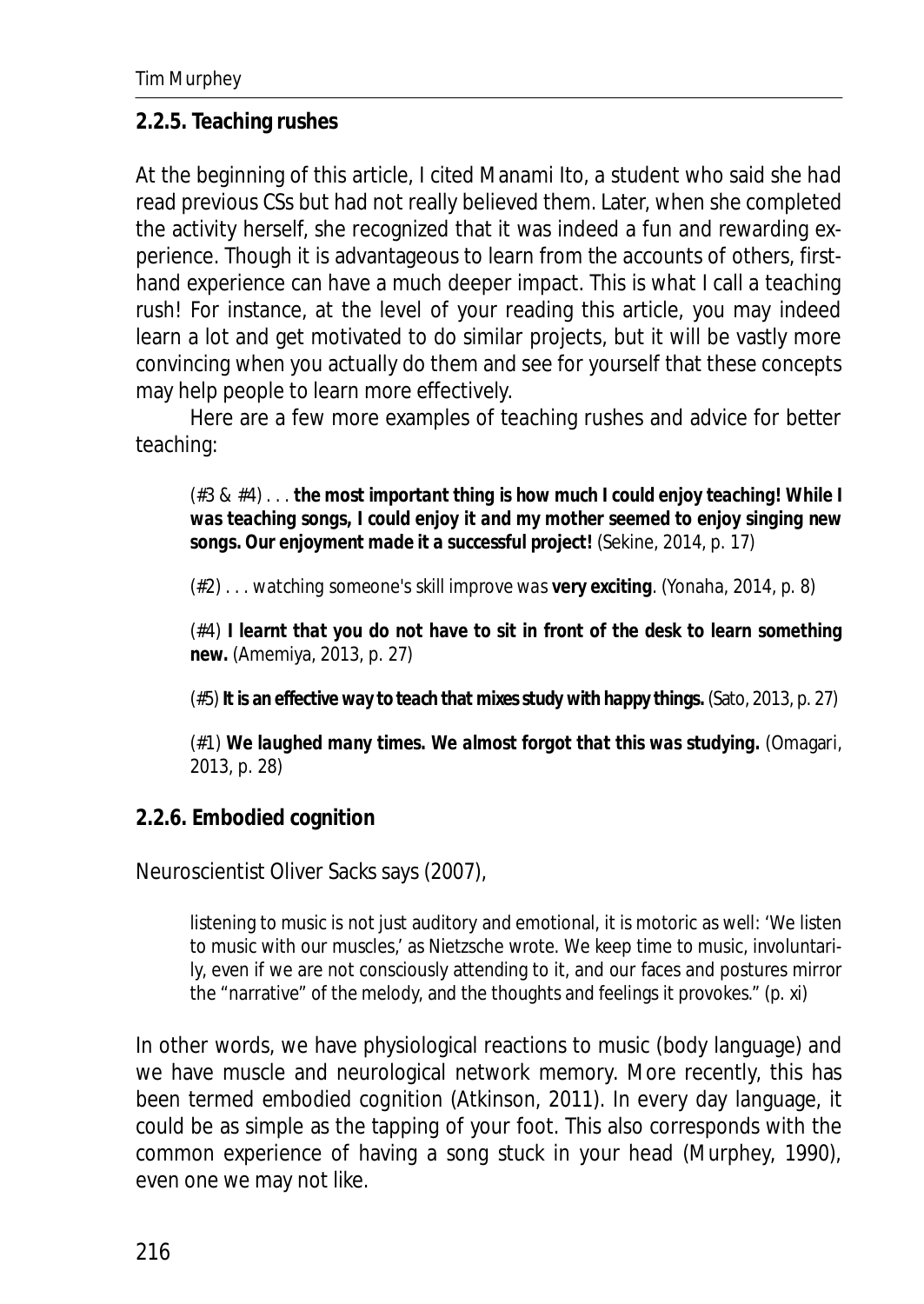(#1) *Through teaching this song, I thought that when we memorize something, we should use our body. And also it's important for us to use rhythm. When my sister used her hands, she really memorized . . . I think music makes us happy and smart.* (Fujisawa, 2012, p. 10)

(#1) *We sang the song together with big gestures like when we were little kids . . . She really seemed happy while she sang the song . . . This case study brought us an opportunity to sing and laugh together.* (Akimoto, 2013, p. 15)

(#1) *He told me that he tried to act like the lyrics while he was singing the song . . . it made him relax and comfortable. I was really surprised.* (Sudo, 2010, p. 20)

(#1) *. . . she sang it happily. She said, "This song keeps running in my brain!" . . . My advice to others who wish to teach "5 ways" is to use body language. It is easier to remember the song with body language than just singing.* (Kato, 2010, p. 10)

(#2) *I was surprised to see that he was using some gestures with the rhythm in order to remember some words, although I did not tell him to use them. I guess people will naturally use gestures to remember . . . Teaching him made me happy.*  (Murakami, 2013, p. 20)

(#14) *To my surprise, she soon started to imitate me before I finished teaching . . . She said "It is just fun! I can't stop enjoying myself!!" after finishing memorizing it . . . I noticed teaching songs makes me happy, so I want to teach more songs from this class.* (Suzuki, 2014, p. 18)

(#8 & #12) *The final day, I was very surprised because she asked me the questions before I asked her!* [the power of routine embodied questions, TM] *She seemed to like the songs very much, and wanted to tell the song to her friends.* (Namba, 2014, p. 16)

(#1) *. . . she hated studying English. However, I sang the song with the gestures her reaction changed and she was interested . . . she said, "At first I did not want to learn the song however it was interesting for me because the gestures were easy to remember."* (Matsui, 2010, pp. 28-29)

# **2.2.7. Love 2.0 & power posing well becoming**

In 2013, I started teaching students about micro-moments of love and positivity resonance from Fredrickson's book *LOVE 2.0* (2013, p. 153) and combining it with Amy Cuddy's power posing (2012). They both quickly got attached to the song "Young and Strong and Beautiful" (YSB). After singing the song, we would all do a power pose in class raising our arms high and crying to the world, "I'm in love!" Needless to say, we had many micro-moments of connection and laughter resonating throughout the group. I also presented the challenge of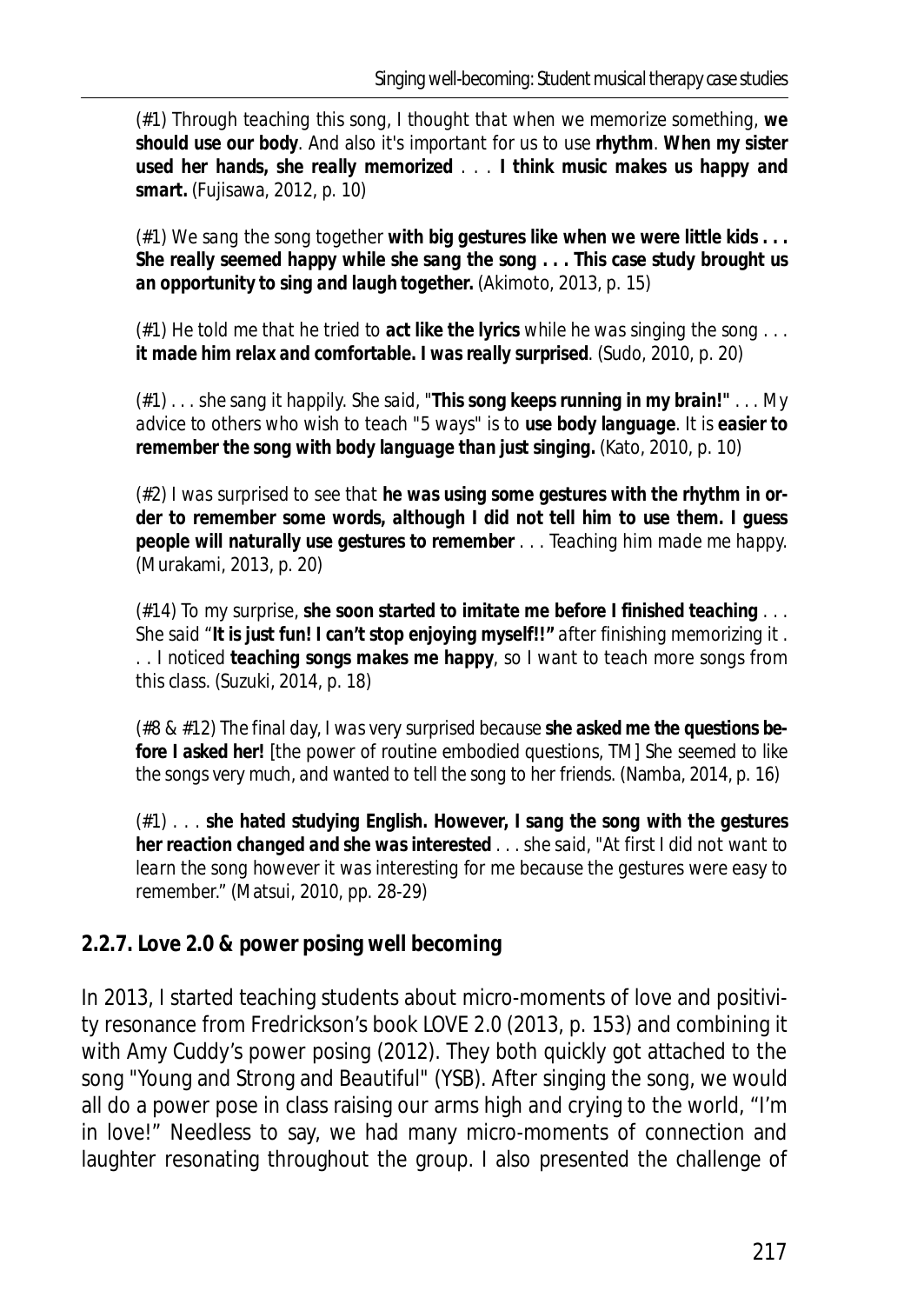doing a power pose in public and crying, "I'm in love!" Some reported doing it in their action logs, but I was really impressed when I was bicycling by the soccer field one day and two students (a woman and a man) called my name in the middle of the soccer game and did a power pose while shouting the phrase. The power pose is body cognition tied to YSB and LOVE 2.0 for my students. The comments below use a bit of this language:

(#2) *She told me that "Thank you for choosing me as the learner. I'm happy I could learn this song from you. I'm in love!" I told her "the teacher of my class shouted 'I'm in love!!' too. She was surprised and laughed . . . Thank you for giving me a great time with my friend in English.* (Matsunaga, 2013, p. 31)

(#8) *It made good harmony between my mother and I. I felt really comfortable; it was a micro-moment! . . . The next day, she mailed me to tell me about how the song was affecting her. She said, "I can't forget the song 'Why do you smile?' because it has a memorable melody. This song is repeating in my head!"* (Yoshihara, 2014, p. 12)

(#2 & #6) *In the morning of December 8th she had the TOEIC test, I called her again and asked "How do you succeed?" Surprisingly, she could answer completely and asked me "Are you young?" I gave advice to her to do power pose before the test. I think these two songs helped her English learning.* (Kahsiwagura, 2014, p. 26)

(#6) [Visiting at a nursery school in Australia] *I became aware that a little girl tried to pile up some blocks as high as possible. When the blocks had stacked up as tall as her, the blocks tower had collapsed suddenly. She was surprised and became fretful after that. Then I walked up to her and sang, "Do it again!" to her. She gave me a strange face at first, but she got more and more smiley and she did it again and again singing, "Do it again!" many times with me. It was a micro-moment of love for me!* (Odaka, 2014, p. 27)

(#1) *Since she did these five ways to happiness, she looked happier than before. I'm really happy to see that, too. At that time, I felt like "Even if I just changed one person, the world is better than before!" I felt the importance of, "When you change yourself, you change the world". Even when one person has more power, it will be better than before, and can change the world!* (Shoji, 2013, p. 27)

## **2.2.8. Pedagogical recommendations**

It was not specified as a requirement for their paper, but many students gave advice on teaching the affirmation songlets, some of which was very helpful.

(#11) *My advice . . . is to think about the student's feelings and change the way of teaching flexibly when they seemed to have troubles.* (Akiyama, 2010, p. 19)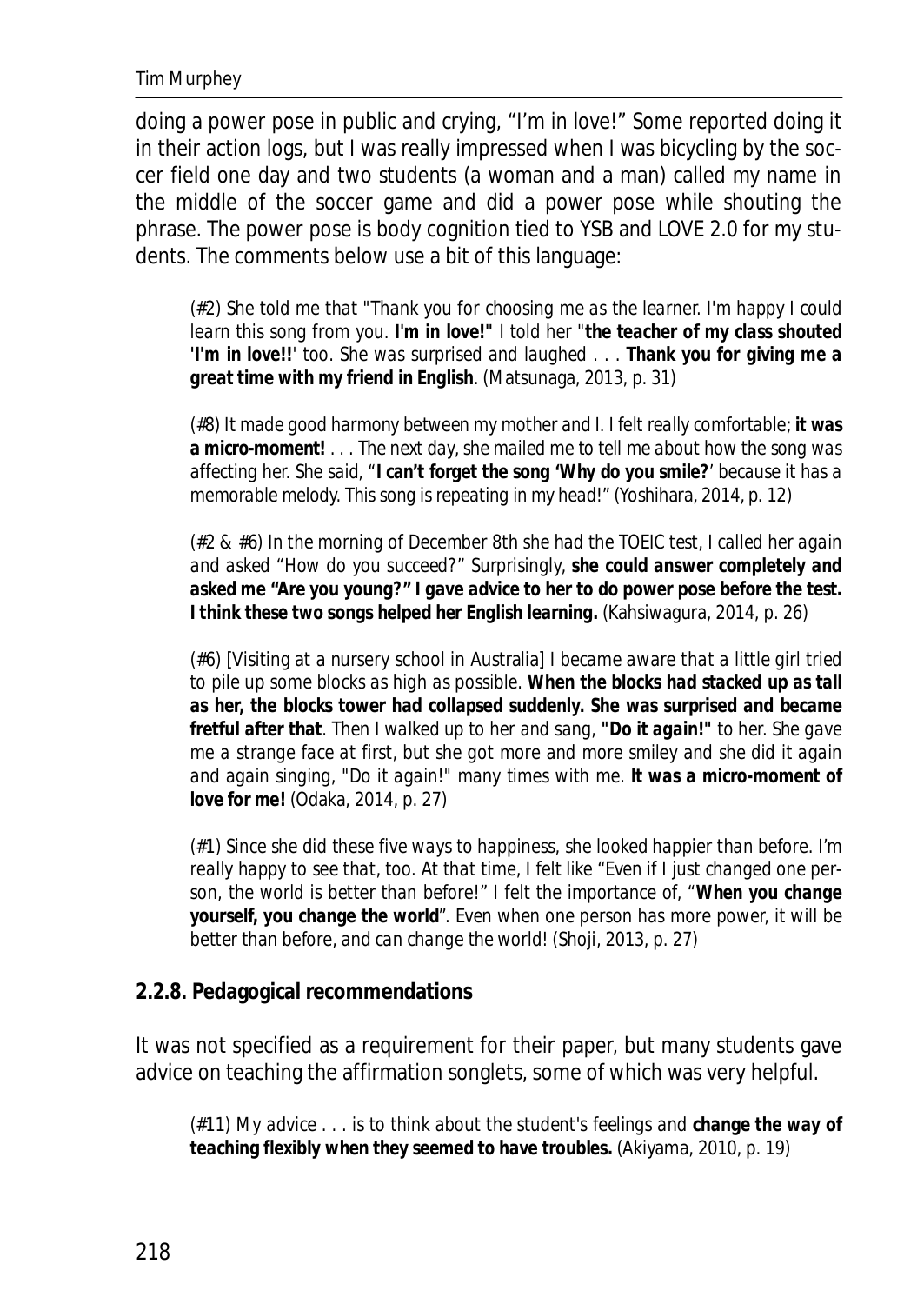(#1) *To teach two different types of people I should use different ways. This time I taught them by the same way. It was good for Misa but not for my mom.* (Kyo, 2011, p. 18)

(#1 & #8) *He said, "I want to take your class because it sounds interesting!" . . . I could show my family what I learned in university . . . I want to be an English teacher in the future, so this experience was good practice teaching for me . . . choose suitable songs for learners at their levels... be positive while teaching songs . . . it is important that we follow our own advice and be cheerful and positive.* (Sugawara, 2014, p. 4)

(#5) *I love the songs we sing in class and have wanted to share them with someone . . . My advice to others who wish to teach affirmation songs is to choose short songs or make long songs into shorter ones.* (Tsuchiya, 2010, p. 11)

#### **2.2.9. Learner centeredness**

The passages below show how students naturally adjust to their learners in a way to help them learn better.

(#3) [I sang a song and] *she gave a wry smile and said, "I would like to remember another song." I gave up to teach this song unwillingly, and then I passed my notebook to her to choose a song. After she read some lyrics and asked tunes, she chose the song: Are you young? My original plan was completely destroyed* . . . (Ogasawara, 2011, p. 5)

(#7) *Next day, I changed my teaching way. The new one was singing beside her although she didn't listen to my song. I kept singing the song again and again when she took a rest in the living room. Then, she became increasingly curious about the song so sang following me . . . After singing slowly three or four times together, I taught her the meanings . . . She completely sang it by herself even though I didn't teach for a long time.* (Sasamori, 2013, p. 18) [non-teaching teaching, TM]

(#5) [Purposeful choice of song, TM] *The reason why I chose this song was she was writing [her] graduation thesis and she was worried about how to do it.* (Kanai, 2011, p. 12)

(#7) *Then she* [mother] *recorded her singing on her cell phone . . . After the lesson, she sang the song smoothly when I asked "Do you love me?" I think my music therapy project was a great success. Finally, I learned that having fun is very important for teaching and learning . . . I am glad for having this kind of opportunity.*  (Tomitsuka, 2011, p. 14)

(#6 & #7) *Teaching is always challenging, but the most important thing is thinking what are the best ways and materials for the students.* (Chiba, 2014, p. 10)

(#6) *To tell the truth, some elderly people forget the people who they met each day. In other words, every day is the first time I met them. However, miraculously, they could remember the melody of "Do It Again".* (Hashimoto, 2014, p. 22)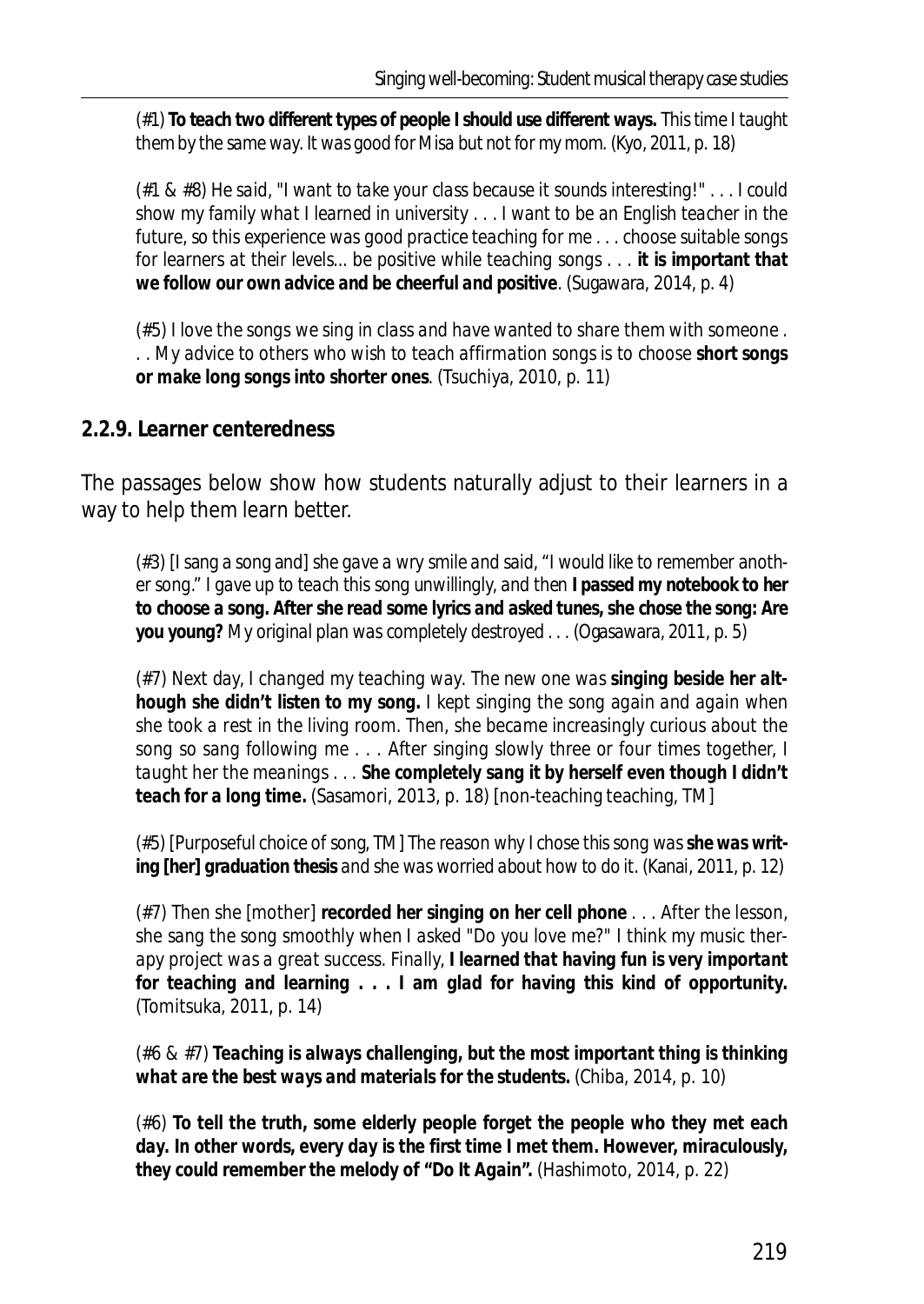#### **2.2.10. The network contagious spread of songlets in fractal pedagogy**

In the first quote below, the student asks her mother to teach a song to her father in order to learn. There is evidence that this happened more than once, as family members taught work colleagues and teachers taught their students. Emotional contagion (Hatfield, Cacioppo, & Rapson, 1994) describes how our emotions can be contagious in our environments, stimulated by those around us and other contextual elements. In terms of dynamic systems theory, a song being sung by a person close to us can be an "attractive attractor" (see Gregersen & MacIntyre, in press). While this study is mostly about the primary participants (student teachers) teaching songs to secondary participants (the immediate receivers), quite often the songs and teachings spread more widely in families, friend groups, and other social networks. For example, in the second citation below, a student talks about teaching the songs to a cram school co-worker and shows how they spread in that environment, and how they brought people closer together in friendships.

(#4) *I knew she (mom) would forget the song easily so I told her to be a teacher of my father. She was proud that she could sing an English song, so she was being a teacher next day . . . Next day, my mother and my father were singing "Today" completely.* (Hoshino, 2011, p. 26)

(#6 & #10) *. . . he and I went to the same cram school (our present work place) when we were JH students . . . First I showed him my action log where all the songs I learned are because he said he wanted to know every song that I learn . . . We were* [at the restaurant] *about two hours and I asked, "How do you succeed?" every 30 minutes . . . After that he wanted to look at other songs and he looked in my action log and read.,, two weeks later . . . we sang the song together . . . (next) I taught him "What do you like?" . . . Before we did the case study, we were not good friends and now sometimes he uses the song and gestures to teach his students* **[in a cram school]***. Now many other teachers have interests to teach English with songs so we are making songs which make English learning easier.* (Suzuki, 2013, p. 14)

(#1) *My sister taught our younger sister and* **[we]** *sang together.* (Demise, 2010, p. 12)

(#1) *. . . she told me she taught the 5 ways of happiness at the nursery school. Children had fun and enjoyed it.* (Ito, 2012, p. 32)

(#1) *In addition, she taught it to my father, and he is also smiling . . . The affirmation songs are so effective to be happy and learn English. Therefor I want to tell my students about affirmation songs in the future, too.* (Kamoda, 2012, p. 37)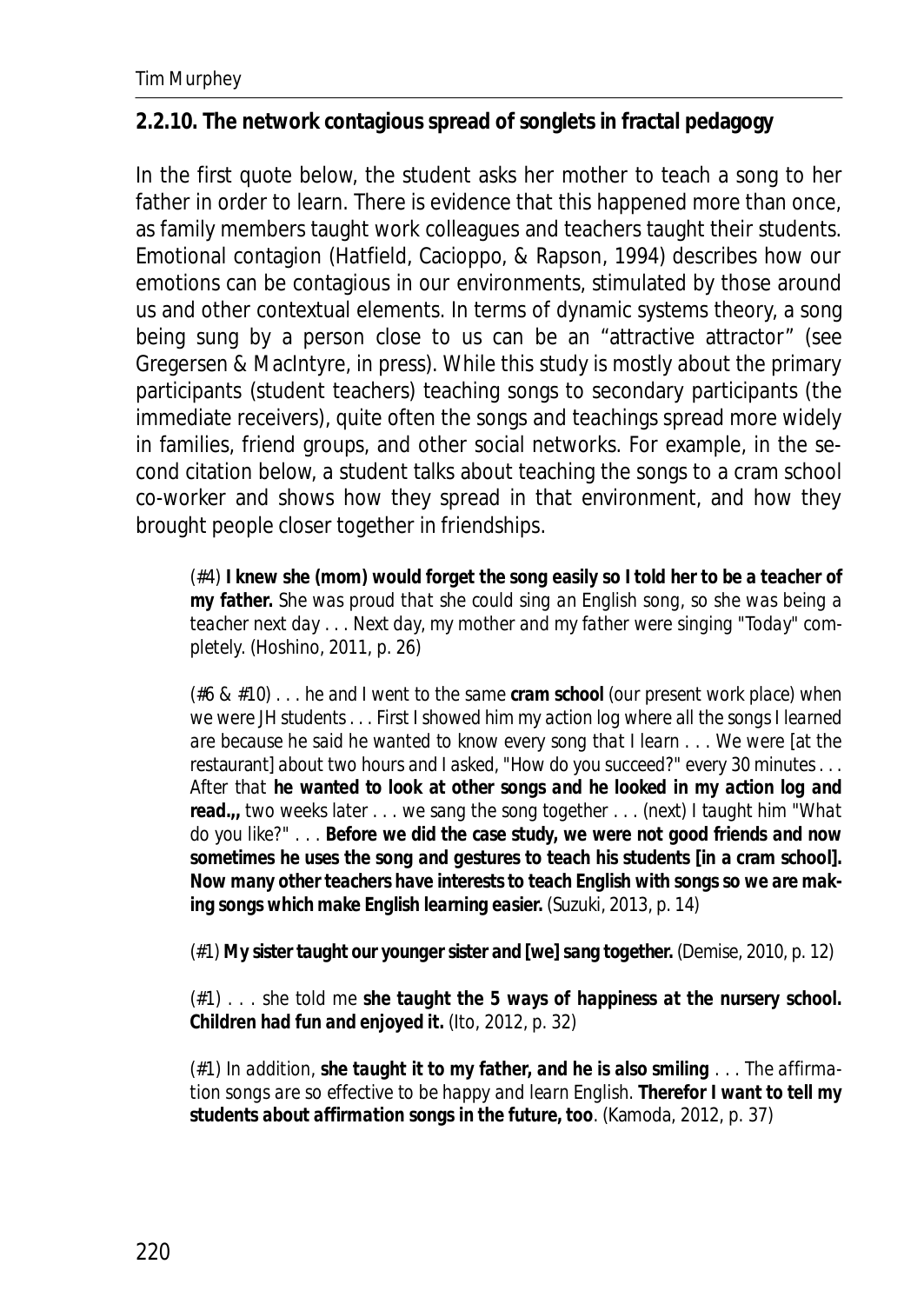(#1) *I told the song to my sister in the living room. So my mother naturally listened to it in the kitchen and she said the song was repeating in her head (SSIMH).* (Kumano, 2012, p. 18)

(#1) *He often hummed the song at home. He said, "I want to tell the song to my subordinates. They would have a liking for the song." My mother also seemed to be happy when she saw my father's smile. I was also happy because I could have a chance to talk and interact with my father. Thus, the song had a good effect for not only him, but also for my family.* (Wakaume, 2010, p. 16)

(#2) *. . . when I was helping her with cooking, she hummed the rhythm and started singing. We sang the line together and it was very fun. My sister came and asked us what we were doing and we said "How are you?" to her. Of course she did not know what we were talking about but we all laughed together . . . She said it made her feel well and increased her energy . . . She also said that she asked her colleagues the question and taught the answer too. When she was talking about this story her face was shining and it also made me feel happy too . . .* (Yokohara, 2012, p. 18)

## **3. Discussion**

These CSs inspired me greatly not only with the possibilities for seeding more education beyond our classroom doors and turning more students into teachers, a form of flipped education, but also with the possibility for seeding positive psychology in our everyday conversational and singing lives. This exercise showed it is possible to turn people's thoughts and behaviors toward the positive, and that introducing new activities like singing in a foreign language are a powerful tool to do so.

This activity allowed students to learn the class material better, but there is much more to it than that. Teaching these songlets to others creates far greater affordances than simply learning the material better. It accomplishes something that does not seem probable within classrooms alone. This task engages expansive learning:

At the beginning of a process of expansive learning the object is only abstractly mastered as a partial entity, separated from the functionally interconnected system of the collective activity. By ascending to the concrete, an abstract object is progressively cultivated into concrete systemic manifestations and transformed into a material object that resonates with the needs of other human beings as well. These phases often require the subject to struggle and break out of previously acquired conceptions in conflict with new emerging ones. (Sannino & Ellis, 2014, p. 8)

Students struggled with being teachers and often broke out of previous conceptions of themselves as they described the emergence of new identities, new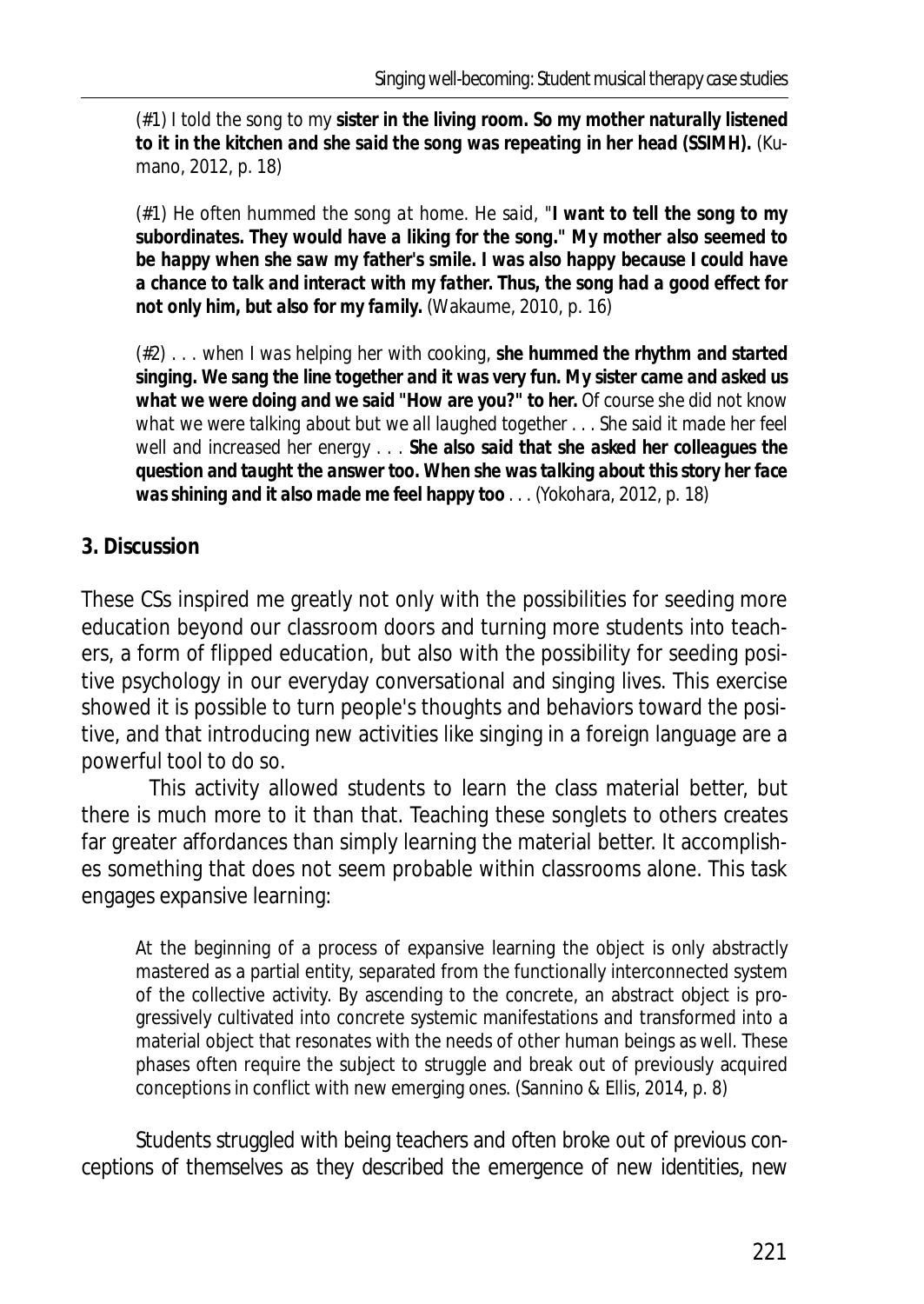skills, new and improved relationships and feelings of agency and well-becoming, among other things! I was happy that some of the content was useful, but it was how they used it that was the most important. The songlets and the teaching procedures were used as ways to create and deepen relationships, to spread joy and understanding in social networks, and to have fun and improve bonds with friends, family, and co-workers. And maybe learn a little English and see more value in the language. As Davis and Sumara (2006) also write of expansion:

Education—and by implication, educational research—conceived in terms of expanding the space of the possible rather than perpetuating entrenched habits of interpretation, then, must be principally concerned with ensuring the conditions for the emergence of the as-yet unimagined. (p. 135)

The qualitative data shows that the out of class tasks of teaching songlets to others was "expanding the space of the possible" and allowed for the emergence of affordances facilitating the well-becoming of the participants that beforehand had not been imagined. Diane Austin (2008) asks, "why is singing such a powerful therapeutic experience?" (p. 20). And she answers:

When we sing our voices and our bodies are the instruments. We are intimately connected to the source of the sound and the vibrations. We make the music, we are immersed in the music and we are the music. We breathe deeply to sustain the tones we create and our heart rate slows down our nervous system is calmed. Our voices resonate inward to help us connect to our bodies and express our emotions and they resonate outward to help us connect to others. (p. 20)

While I hope this article communicates a lot of the positive resonating advantages of getting students to teach others out of class, simply reading it will not infuse you nor your students with the same enthusiasm and understanding as the actual experiences of engaging with others, struggling to help them learn, and the joy of all the small successes along the way. The wellbecoming through teaching (WBTT) hypothesis is confirmed by the qualitative data. However, to really know and understand this at the personal level, teachers need to do it with their students.

In *Before Happiness* Shawn Anchor (2013) describes five "actionable strategies to achieve success and happiness," two of which sound close to what my students have been doing with these songs. His third strategy is to zoom in on the target and magnify its size. In the context of the songlets, when students want to zoom in on feeling good about writing, for example, and make the target bigger, they can sing "How Do You Write?", which offers advice on how to write and gets them to focus on their goals in a powerful way.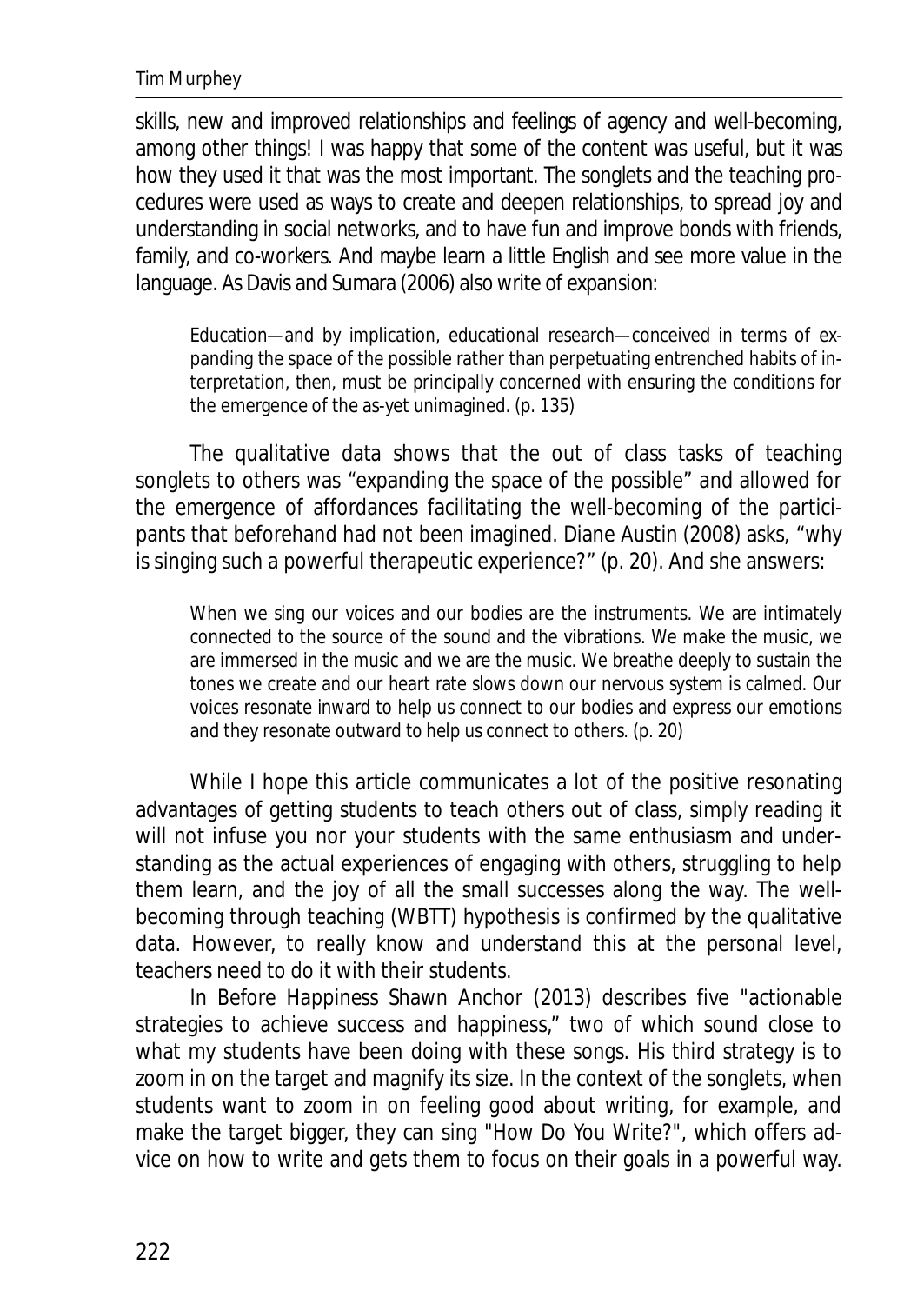Anchor calls his fifth recommended strategy "positive inception," in which he advises us to learn how to transfer the positivity to others, to "franchise success by creating simple easy-to-replicate positive patterns and habits and then helping them spread" (Anchor, 2013, p. 18).

I call these songlets *speed dictations* at first in the classroom and try to do one each class. Linked with their question, they become a routine that students recycle 10 or 12 times in the first 90-min class and later as review. The *home fun* (not homework) is always to call that day's partner and ask all the speed dictation questions and have a short chat. Asking them to further teach a songlet routine to someone not in the class is literally franchising the positive potential embedded in the songlet routine. However, it would be a mistake to assume I knew exactly what was going to happen when they taught outside of classes (thus, all the different and emergent ways of well-becoming). Complexity thinking (Davis & Sumara, 2006) attempts to dissuade us from linear thinking and posits that we accept that putting minds together to achieve a task outside of class (away from the teacher/researcher) is too complex an activity to anticipate simple linear results.

In 1984, Dick Allwright wrote an article titled, "Why don't learners learn what teachers teach?" He asked students at the end of a class what they learned, and as it turns out, they all told him different things and some things that the teacher had not even talked about. I later wrote an article to respond to his question entitled, "Why don't teachers learn what learners learn? Taking the guesswork out with action logging" (Murphey, 1993b). His article had prompted me to start asking students in every class what they learned and to write about it in an action log. To help them, I list activities on the board for students to evaluate and ask them to comment on them as well. Of course this does not assure that they are learning what I am teaching, but it does give me a lot of feedback about what is going on in their minds that I can adjust to in the next class. Their CSs require a lot of mind-reading by the student, both of the person they are teaching and the readership of their study (the teacher and other students, cf. theory of mind, Bruner, 1981; Iacoboni, Molnar-Szakacs, Gallese, Buccino, & Maziotta, 2005). Thus, once again, I feel prompted to say that this type of project creates environments of emergent and expansive learning (Sannino and Ellis, 2014); while allowing little control over the final product, it creates great un-imagined affordances.

## **4. Limitations**

The conclusions I come to are based upon descriptive CSs by students away from the classroom, which were written and rewritten several times, and readers may justifiably doubt the total veracity of these accounts. I can imagine that there may indeed be a few that were more imagined than actual, but I still have faith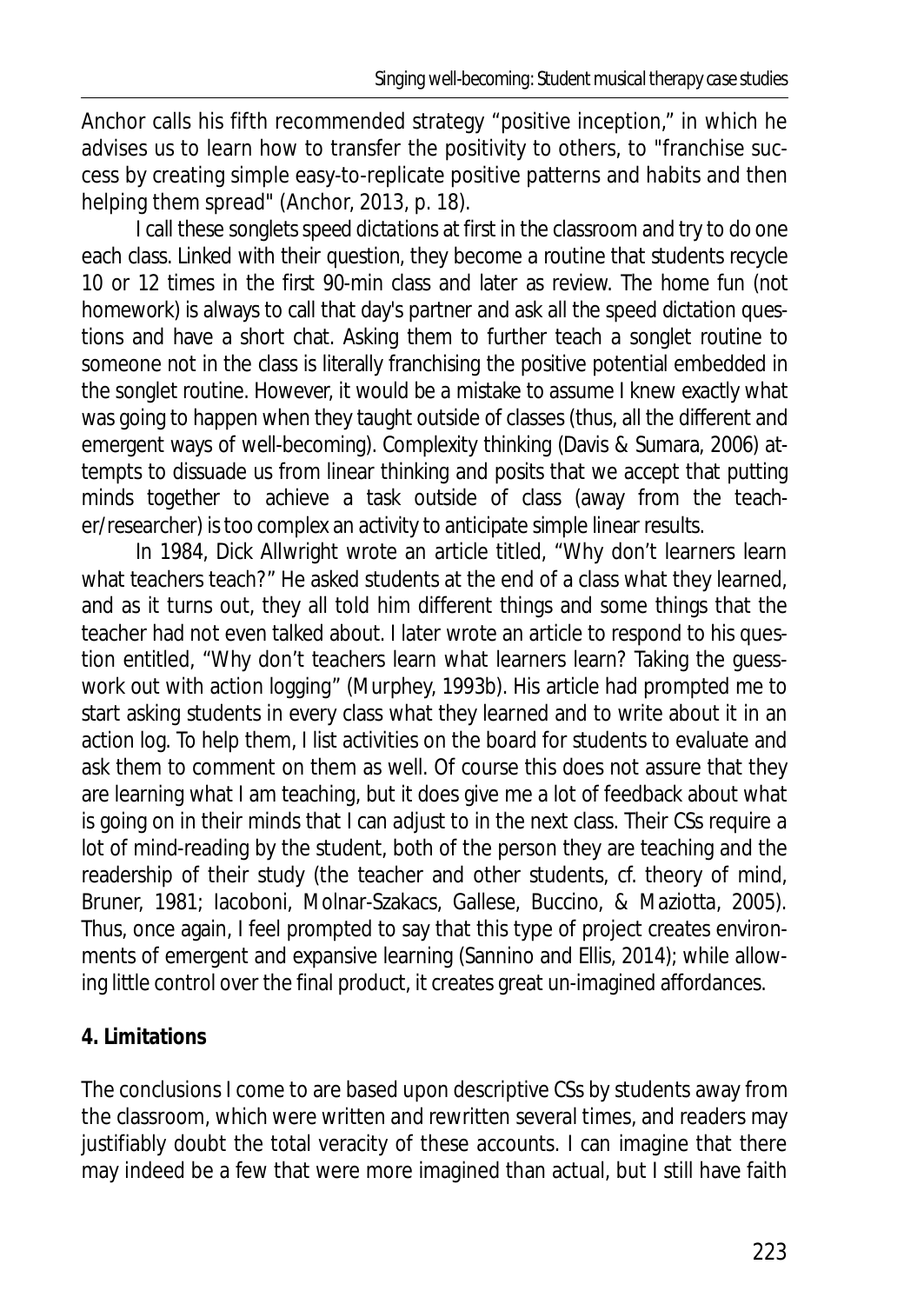#### Tim Murphey

and trust in 98% of what they describe. The quantitative data is merely descriptive rather than evaluative and in the future I would like to make an instrument that helps in evaluating the different aspects of the task. The qualitative data was very useful in teasing out the types of well-becoming and other phenomena that deserve more attention (pedagogical initiatives and network contagion); however, some overlap with others a good deal, which my complexity thinking allows, but my older-earlier brain wishes to tease apart more. Here I find Walt Whitman's phrase reportedly shouted from the rooftops to be of help, "Do I contradict myself? Well then I contradict myself. I contain multitudes." What I regret not doing more (and will do more in the future) is asking my students to teach diverse others: 50% taught near peer role models and I think they would learn more from diversity. For potential replication and dissemination readers can find the CSs at https://sites.google.com/site/folkmusictherapy/home.

## **5. Implications**

If we think that what we are teaching is valuable to our students, there is a good chance that it will also be valuable to their friends and families. Putting these ideas into songlets allows for bite-size processing that can facilitate acquisition and enjoyable repetition. I think teachers are capable of creating their own valuable songlets about their particular interests and for their students particular needs. (If teachers need more help, Google "NFLRC-UH" and put my name into their search engine and you can freely download several presentations on the topic that could be of use to you.) Needless to say, I am hooked on getting my students to share their learning beyond the classroom. While bite-size songs are attractive, I believe this could be done with stories, puzzles, manga, movies, and other means. Getting students to write up CSs gets them to give back to the school and contribute to the learning of others. When students read these CSs they believe that they too can do these things because of the near peer role model effect (Murphey & Arao, 2001; Singh 2010).

## **6. Conclusion**

These students learned through teaching diverse others what they could not have learned in a classroom. They taught their teacher the power of *we!* and confirmed to him that songs can change the world and educate us all. This has a host of benefits for diverse stake holders: The students benefitted from reinforced learning, new learning, bonding, stronger social ties, new insights; their chosen participants benefitted through positive singing, reflecting and socializing; and all learned a bit of English and perhaps became healthier and happier. The uninvited in the same contexts and those in the participants' networks learned some of these same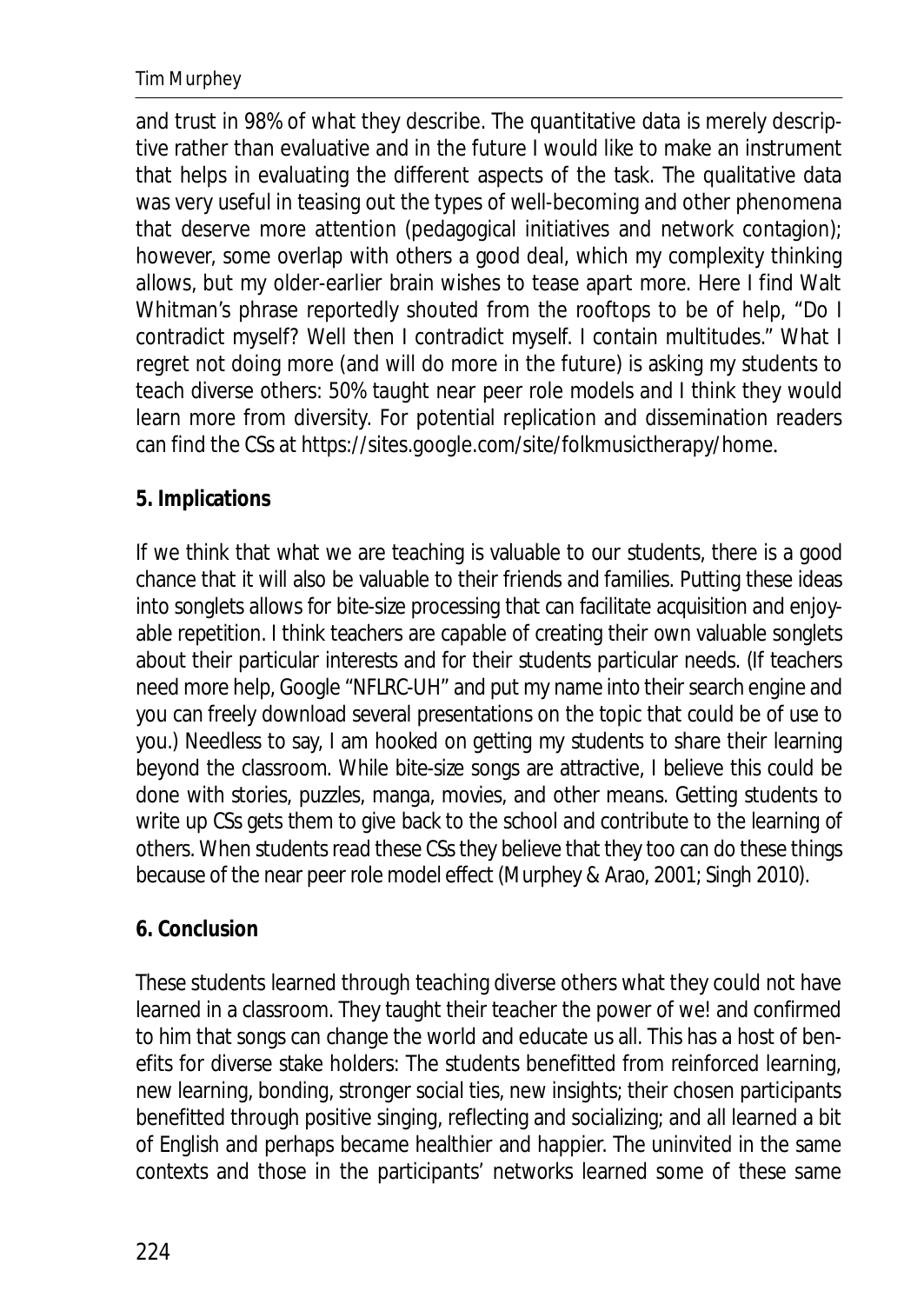things by accident of position. Later student readers who learned from previous CSs got inspired. I learned through multiple readings and possibly you, now, the readers of this article and your students may follow.

The qualitative results of these CSs support the WBTT hypothesis, that when we share important information we all can become more "well," especially when that sharing involves us singing it together. Stimulating such interactions in and out of school should be the goal of all teachers, all educators, to give students something *positively generative* to make the world a better place with the potential to teach us all about well-becoming. When classes of students can function as socially intelligent dynamic systems (SINDYS, Murphey, 2013c) that actively share information, they are more able to take what they learn in class and share it in their networks out of class, enriching those networks into becoming SINDYS as well. This also gives *added value* to the learning of a foreign language (Murphey, 2013a) and creates true CBI/CLIL classes that are focused on the content, not the language.

Perhaps the greatest CBI value accruing from these teachings is the underlying altruism expressed through the giving of time and the potential for improving of lives. Teaching someone is not your typical everyday transaction outside of schools. However, when they can become part of our everyday lives, they can greatly enrich our relationships, gratitude, and resources. A class assignment can become a giving and sharing with others that returns unexpected benefits to student teachers and the social networks themselves.

In a previous article (Murphey, 2010), I noted that we often over-rated information, success, and teaching (telling) processes when we should give more value to questions, challenges and experiential learning as they guide us to more expansive learning. Graciously, the universe is appropriately constructed with enough never ending complexity as to forever present us with challenges that serve to help us develop. Facing these challenges together (singing together) make living a much richer experience than we will probably ever have the capacity to fully appreciate. And we will continually attempt the impossible, daring greatly, partially failing, and marvel at the miracles of partial success and understanding, improvising and softly singing our way to serenity.

## **Acknowledgements**

Many thanks to all my students who worked and learned and then taught me through their awesome papers and experiences. Thanks also to Joe Falout, who discussed this paper with me and gave me insightful advice, and the editors and readers of this volume for their astute guidance.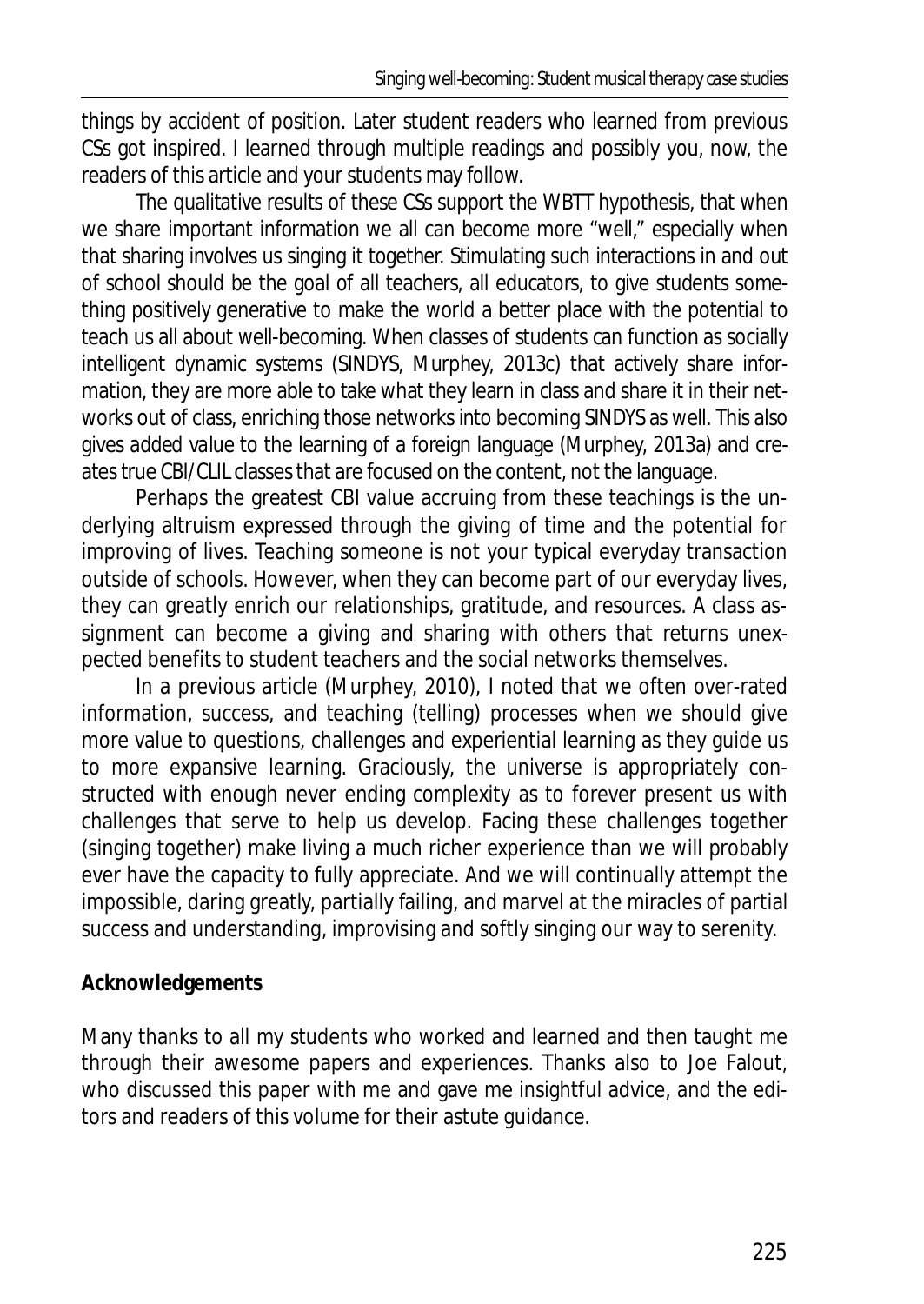#### References

- Allwright, D. (1984). Why don't learners learn what teachers teach? The interaction hypothesis. In D. M. Singleton & D. G. Little (Eds.), *Language learning in formal and informal contexts* (pp.3-18). Dublin: IRAAL.
- Anchor, S. (2013). *Before happiness*. New York: Virgin.
- Atkinson, D. (Ed.). (2011). *Alternative approaches to second language acquisition*. London: Routledge.
- Austin, D. (2008). *The theory and practice of vocal psychotherapy: Songs of the self.* London: Jessica Kingsley.
- Brown, B. (2012). *Daring greatly.* New York: Gotham.
- Bruner, J. S. (1981). Intention in the structure of action and interaction. In L. P. Lipsitt & C. K. Rovee-Collier (Eds.), *Advances in infancy research*. *Vol. 1* (pp. 41-56). Norwood, NJ: Ablex.
- Chan, A. S., Ho, Y. C., & Cheung, M. C. (1998). Music training improves verbal memory. *Nature, 396*(6707), 128.
- Chou, H., Lau, S., Yang, H., & Murphey, T. (2007). Students as textbook authors. *The English Teaching Forum* (3), 18-23*.*
- Cozolino, L. (2013) *The social neuroscience of education.* New York: W.W. Norton & Company.
- Cuddy, A. (2012). *Your body language shapes who you are*. A talk retrieved from the TEDtalks website: http://www.ted.com/talks/amy\_cuddy\_your\_body\_ language\_shapes\_who\_you\_are
- Davis, B., & Sumara, D. (2006). *Complexity and education: Inquiries into learning, teaching, and research.* New York: Routledge.
- Dörnyei, Z. (2001). *Motivational strategies in the language classroom*. Cambridge: Cambridge University Press.
- Fredrickson, B. (2013). *Love 2.0.* New York: Hudson Street.
- Glaser, B. G., & Strauss, A. L. (1967). *The discovery of grounded theory: Strategies for qualitative research*. Chicago: Aldine.
- Gregersen, T., & MacIntyre, P. D. (2015). 'I can see a little bit of you in myself': A dynamic systems approach to the inner dialogue between teacher and learner selves. In Z. Dörnyei, P. D. MacIntyre, & A. Henry (Eds.), *Motivational dynamics* (pp. 260-284)*.* Bristol: Multilingual Matters.
- Gregersen, T., & MacIntyre, P. (2014). *Capitalizing on language learners' individuality.* Bristol: Multilingual Matters.
- Hatfield, E., Cacioppo, J., & Rapson, R. (1994)*. Emotional contagion*. Cambridge: Cambridge University Press.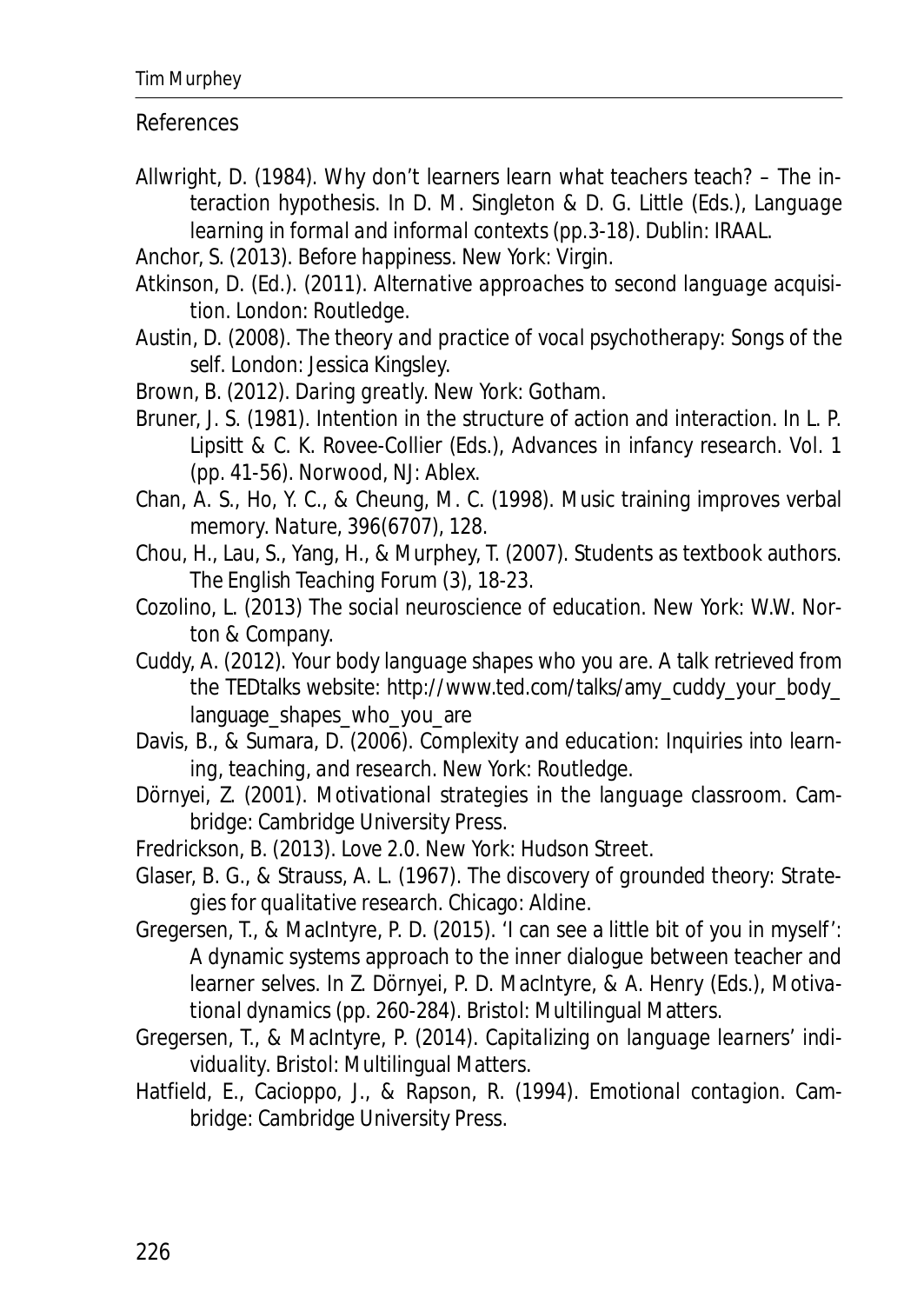- Ho, Y., C., Cheung, M. C., & Chan, A. S. (2003). Music training improves verbal but not visual memory: Cross-sectional and longitudinal explorations in children. *Neuropsychology, 17*(3), 439-450.
- Iacoboni M., Molnar-Szakacs I., Gallese V., Buccino G., Mazziotta J. C., & Rizzolatti, G. (2005). Grasping the intentions of others with one's own mirror neuron system. *PLoS Biol 3*(3), e79. doi:10.1371/journal.pbio.0030079
- Jackson, T. (2013, November 19). "Flipped classroom" model shows proven progress in addressing broken educational experience in the U.S. Press release retrieved from http://www.marketwatch.com/story/flippedclassroom-model-shows-proven-progress-in-addressing-brokeneducational-experience-in-the-us-2013-11-19
- Munsch R. (2001). *Love you forever.* Ontario: Firefly.
- Murphey, T. (1985). World Englishes: The raison d'être of situationally motivated teacher produced texts. *TESOL Newsletter*, *19*, 13.
- Murphey, T. (1990). The song-stuck-in-my-head phenomenon: A melodic din in the head. *System, 18*(1), 53-64.
- Murphey, T. (1992). The discourse of pop song. *TESOL Quarterly, 26*(4), 770-774.
- Murphey, T. (1993a). Students as flexitexts: Alternative to tie-you-down bound textinecessity. *English Teachers Association of Switzerland Newsletter, 10*(2), 28-29.
- Murphey, T. (1993b). Why don't teachers learn what learners learn? Taking the guesswork out with action logging. *English Teaching Forum, 31*(1), 6-10*.*
- Murphey, T. (2013a). Value added English learning. *Journal of the Saitama Educators 3*(5), 1-8. Retrieved from http://issuu.com/saitamacityeducators/ docs/vol.3\_\_issue\_5
- Murphey, T. (2013b). Know happy, know life! *Journal of Saitama City Educators, 3*(5), 18-21, 30-32. Retrieved from http://issuu.com/saitamacityeducators/ docs/vol.3\_\_issue\_5
- Murphey, T. (2013c). The impact of self-information given to socially intelligent dynamic systems (SINDYS) i.e. Classes! *"Scuola e Lingue Moderne" ANILS, 1-5*. pp. 6-9.
- Murphey, T., & Arao, H. (2001). Changing reported beliefs through near peer role modeling. *TESL-EJ*. 5(3)1-15. Retrieved from http://tesl-ej.org/ej19/a1.html
- Nakamura, S., Sadato, N., Oohashi, T., Nishina, E., Fuwamoto, Y., & Yonekura, Y. (1999). Analysis of music-brain interaction with simultaneous measurement of regional cerebral blood flow and electroencephalogram beta rhythm in human subjects. *Neuroscience Letters, 275*(3), 222-226.
- Norton, B. (2010). Language and identity. In N. Hornberger & S. McKay (Eds.), *Sociolinguistics and language education* (pp. 349-369). Bristol: Multilingual Matters.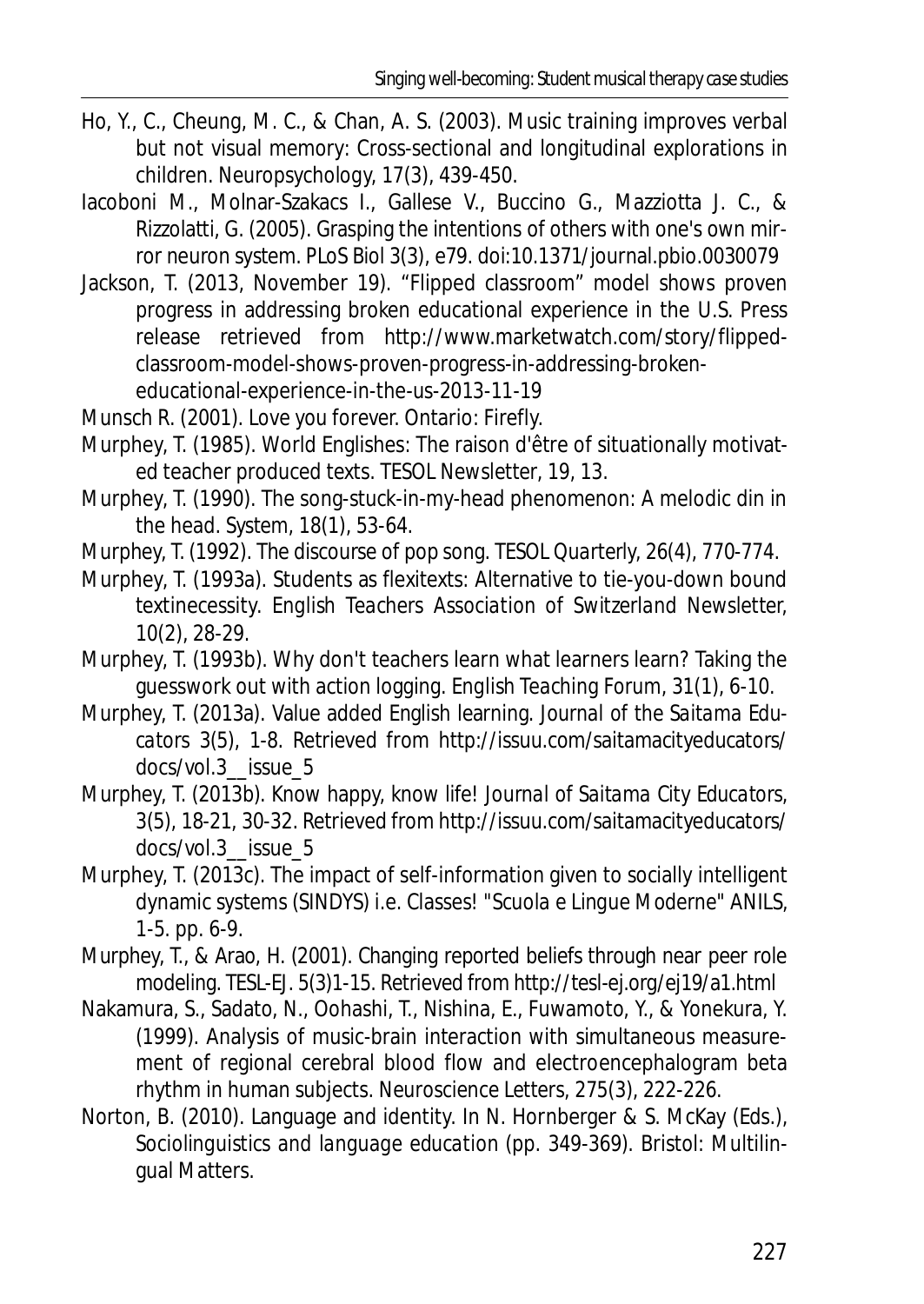- Rosen, S. (1991). *My voice will go with you: The teaching tales of Milton H. Erickson.* New York: W.W. Norton.
- Sacks, O. (2007). *Musicophilia: Tales of music and the brain*. New York: Knopf.
- Sannino, A., & Ellis, V. (Eds.). (2014). *Learning and collective creativity: Activitytheoretical and sociocultural studies*. New York: Routledge.
- Schmithorst, V. L., & Holland, S. K. (2004). The effect of musical training on the neural correlates of math processing: A functional magnetic resonance imaging study in humans. *Neuroscience Letters, 354*(3), 193-196.
- Singh, S. (2010). Near-peer role modeling: The fledgling scholars education paradigm. *Anatomical Sciences Education 3*, 50-51.
- Turnbull, M., & Dailey-O'Cain, J. (Eds.). (2009). *First language use in second and foreign language learning.* Amsterdam: John Benjamins.
- van Lier, L. (2006). Foreword. In Becket, G. & Miller P. (Eds.), *Project-based second and foreign language education* (pp. xi-xvi). Greenwich, CT: Information Age.

References of student authors cited in the data

Volumes 1-3 had no individual CS titles, just a number, so below there are no titles for entries for Volumes 1-3. Later in volumes 4-7 we started giving titles to the individual case studies. I separated these individual student citations for the convenience of researchers. The same purpose is served by the booklets listed in Table 1.

Abe, E. (2010). In T. Murphey (Ed.), *Music therapy case studies, 1*(18), 24.

- Akimoto, N. (2013). Spreading the five ways to happiness. In T. Murphey (Ed.), *Music therapy case studies, 4,* 15.
- Akiyama, Y. (2010). In T. Murphey (Ed.), *Music therapy case studies, 1*(14), 19.
- Chiba, K. (2014). Doitagain, doitagain, doitagain! In T. Murphey (Ed.), *Music therapy case studies,* 6, 10.
- Demise, Y. (2010). In T. Murphey (Ed.), *Music therapy case studies, 1*, (8), 12.
- Enomoto, S. (2012). In T. Murphey (Ed.), *Music therapy case studies, 3*, (4), 8-9.
- Fujisawa, S. (2012). In T. Murphey (Ed.), *Music therapy case studies, 3*, (5), 10.
- Goto, Y. (2013). Are you young? In T. Murphey (Ed.), *Music therapy case studies, 5*, 10.
- Hashimoto, K. (2014). Teaching songs to the elderly. In T. Murphey (Ed.), *Music therapy case studies, 6,* 22.
- Hori, N. (2014). Singing makes us wonderfully joyful. In T. Murphey (Ed.), *Music therapy case studies, 6*, 5.
- Hoshino, M. (2011). In T. Murphey (Ed.), *Music therapy case studies, 2*(17), 26. Ito, N. (2012). In T. Murphey (Ed.), *Music therapy case studies, 3*(23), 32.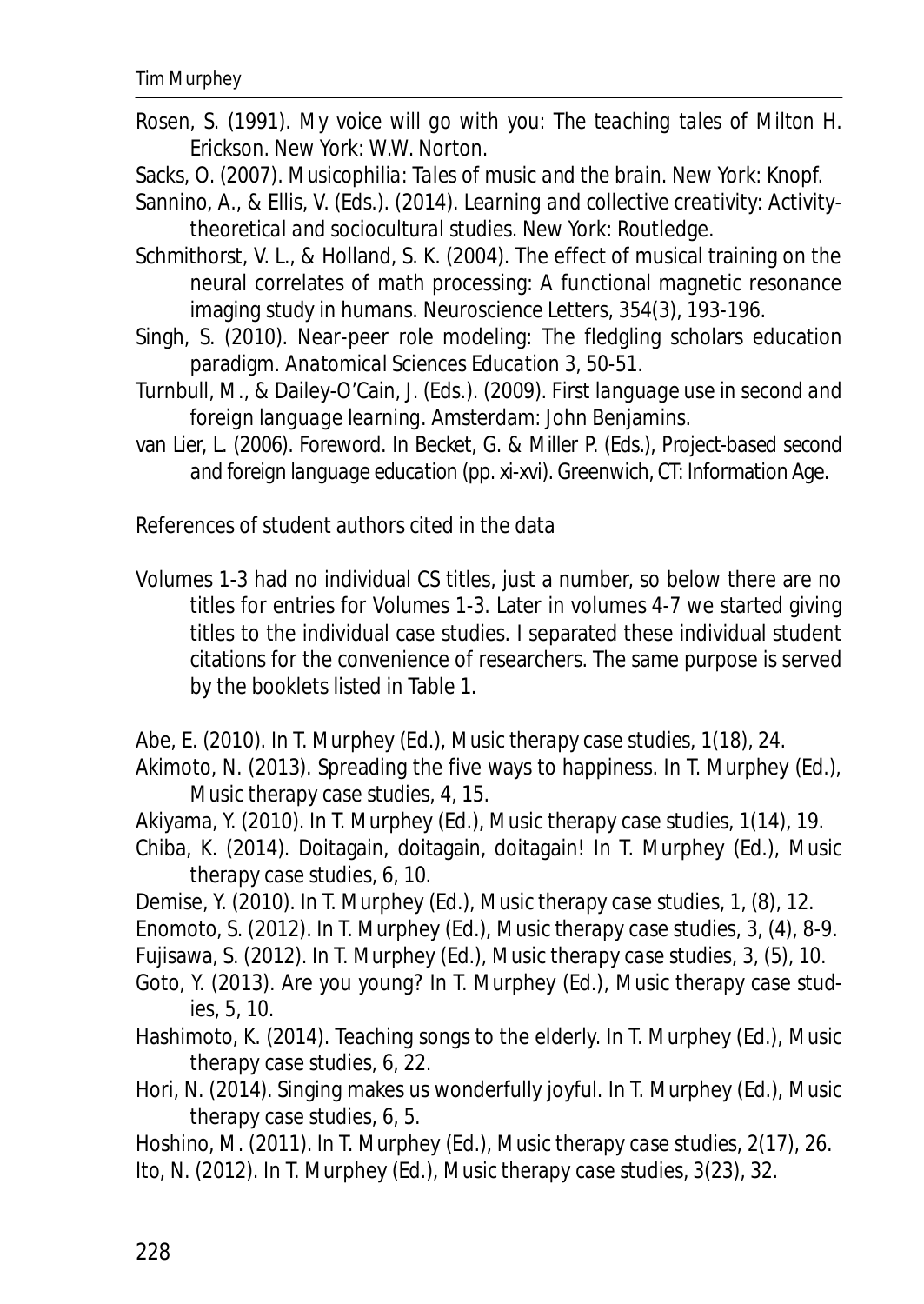- Ito, M. (2013). The joy of laughing and singing. In T. Murphey (Ed.), *Music therapy case studies, 4,* 13.
- Kahsiwagura, Y. (2014). Loving young and make many mistakes and succeed. In T. Murphey (Ed.) *Music therapy case studies, 6,* 26.
- Kamoda, M. (2012). In T. Murphey (Ed.), *Music therapy case studies, 3*(27), 36-37.
- Kanai, S. (2011). In T. Murphey (Ed.), *Music therapy case studies, 2*(8), 12.
- Kato, Y. (2010). In T. Murphey (Ed.), *Music therapy case studies*, *1*(6), 10.
- Koge, Y. (2012). In T. Murphey (Ed.), *Music therapy case studies, 3*(6), 11.
- Kumano, A. (2010). In T. Murphey (Ed.), *Music therapy case studies, 1*(13), 18.
- Kyo, P. (2011). In T. Murphey (Ed.), *Music therapy case studies, 2*(12), 18.
- Matsui, S. (2010). In T. Murphey (Ed.), *Music therapy case studies*, 1(23), 28-29.
- Matsunaga, C. (2013). A great opportunity. In T. Murphey (Ed.), *Music therapy case studies, 5*, 31.
- Miyamoto, N. (2011). In T. Murphey (Ed.), *Music therapy case studies, 2*(2), 6.
- Murakami, M. 2013). My genius brother. In T. Murphey (Ed.), *Music therapy case studies, 4,* 20.
- Namba, A. (2014). Music helps us remembering! In T. Murphey (Ed.), *Music therapy case studies, 6*, 16.
- Nishina, M. (2013). Are you content? In T. Murphey (Ed.), *Music therapy case studies, 5*, 11.
- Numayama, N. (2013). Cram school student and 5 ways. In T. Murphey (Ed.), *Music therapy case studies, 5,* 15.
- Odaka, K. (2014). Do it again and again! In T. Murphey (Ed.), *Music therapy case studies, 6*, 27.
- Ogasawara, Y. (2011). In T. Murphey (Ed.), *Music therapy case studies, 2*(1), 5.
- Omagari, Y. (2013). Five ways friend. In T. Murphey (Ed.), *Music therapy case studies, 5*, 28.
- Sato, A. (2013). Singing while we work. In T. Murphey (Ed.), *Music therapy case studies, 4*, 12.
- Sasamori, M. (2013). A happy story. In T. Murphey (Ed.), *Music therapy case studies, 4*, 18.
- Sato, T. (2013). How do you write? In T. Murphey (Ed.), *Music therapy case studies, 5*, 27.
- Sekine, M. (2014). Teaching songs project. In T. Murphey (Ed.), *Music therapy case studies, 6*, 17.
- Shirai, M. (2011). In T. Murphey (Ed.), *Music therapy case studies, 2*(7), 11.
- Shoji, N. (2013). Simple songs simple happiness. In T. Murphey (Ed.), *Music therapy case studies, 7*, 29.
- Sudo, S. (2010). In T. Murphey (Ed.), *Music therapy case studies, 1*(15), 20.
- Sugahara, Y. (2011). In T. Murphey (Ed.), *Music therapy case studies, 2*(3), 7.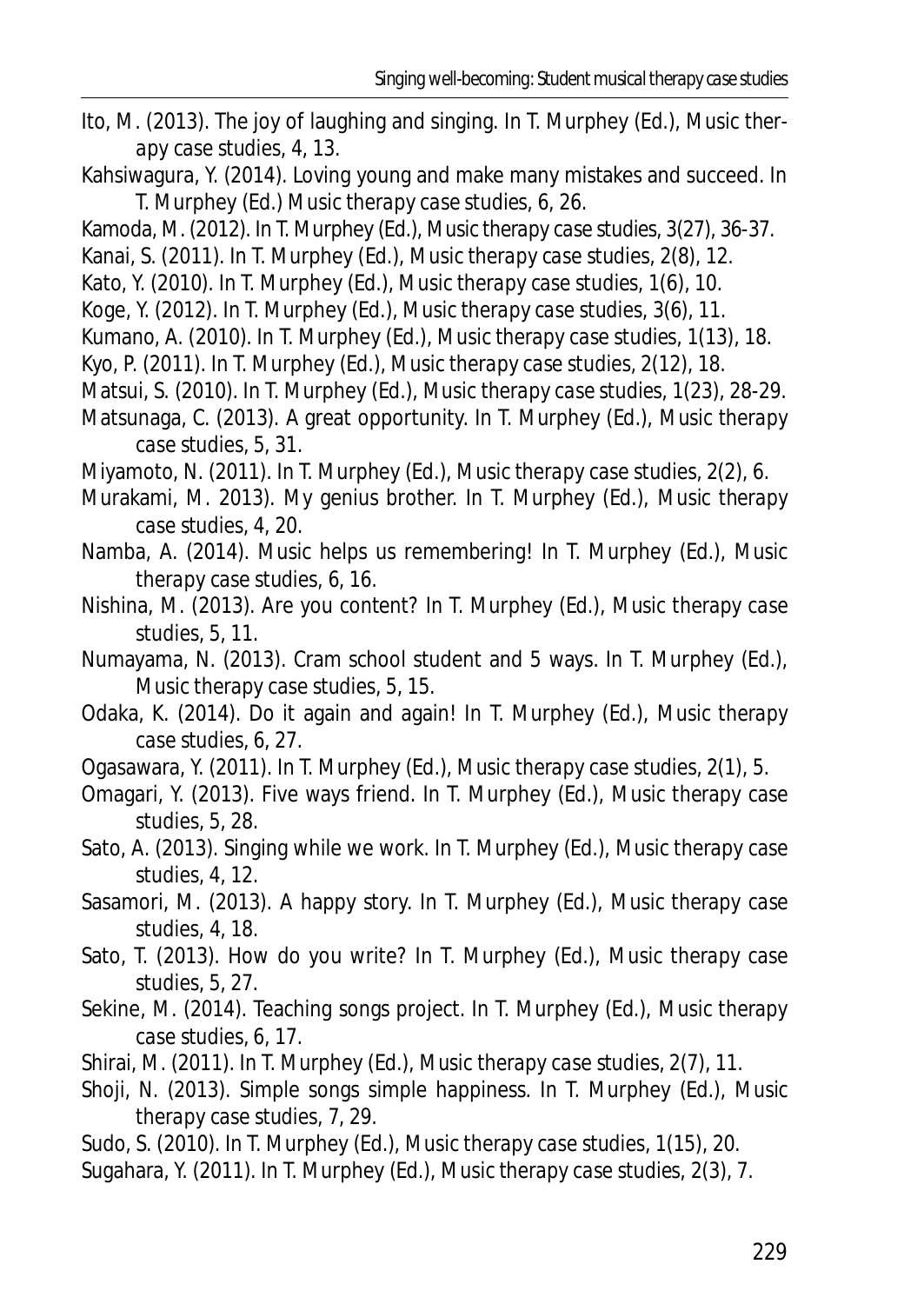- Sugawara, C. (2014). Singing on the phone. In T. Murphey (Ed.), *Music therapy case studies, 6,* 4.
- Suzuki, S. (2013). Cram school buddies. In T. Murphey (Ed.), *Music therapy case studies, 4*, 14.
- Suzuki, T. (2014). Even a child can sing an English song. In T. Murphey (Ed.), *Music therapy case studies*, *6,* 18.
- Tanaka, H. (2012). In T. Murphey (Ed.), *Music therapy case studies*, *3*(2), 6.
- Tokuyama, H. (2012). In T. Murphey (Ed.), *Music therapy case studies, 3*(22), 29-31.
- Tomitsuka, R. (2011). In T. Murphey (Ed.), *Music therapy case studies, 2*(9), 4.
- Tsuchiya, A. (2010). In T. Murphey (Ed.), *Music therapy case studies, 1*(7), 11.
- Wakaume, M. (2010). In T. Murphey (Ed.), *Music therapy case studies, 1*(11), 16.
- Yamashita, E. (2013). Group singing helps language learning. In T. Murphey (Ed.), *Music therapy case studies, 4,* 5.

Yokohara, A. (2012). In T. Murphey (Ed.), *Music therapy case studies*, *3*(12), 18. Yonaha, M. (2013). Doi Ta Ga In. In T. Murphey (Ed.), *Music therapy case studies, 4,* 8. Yoshihara, K. (2014). Melody influences our feelings, memories, and relation-

ships. In T. Murphey (Ed.), *Music therapy case studies, 6,* 12.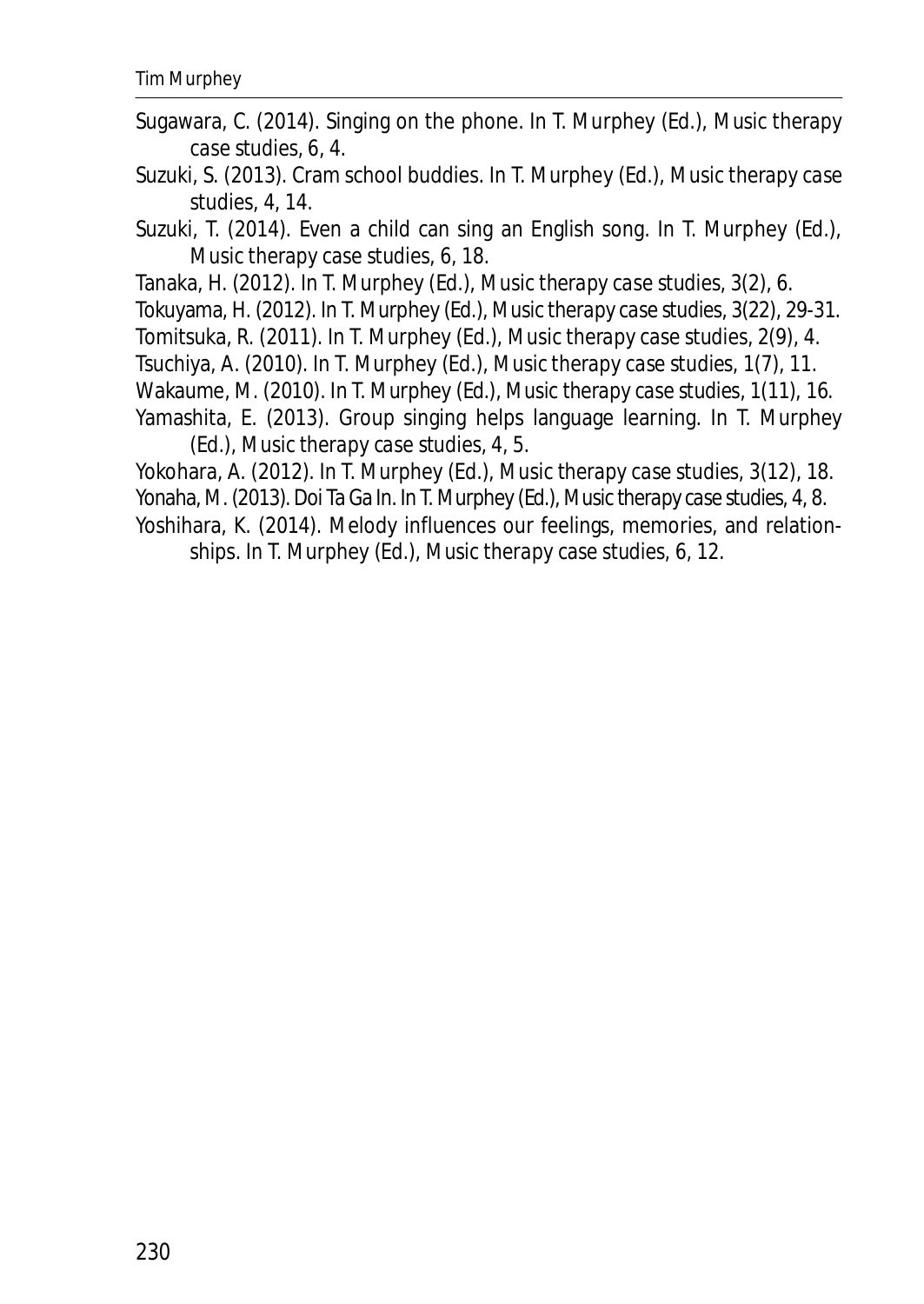#### **APPENDIX A**

**The assignment sheet (from Volume 1, 2010, p. 35)** 

*Case Study of Teaching an Affirmation Song to Someone (Musical Therapy) –assignment* 

Monday May 31, 2010, Due Monday June 7 bring to class 400 words minimum PRINTED OUT: Use direct "…" quotes when possible. Teach someone an affirmation song (5 ways to happiness, or Happy Person, (Eng or Jap) or YSB or WWW …) and explain to them about affirmations and how they can help someone be happier and healthier. Ask them to sing it for several days and then to report back to you. You will write a short paper on this experience, a Case Study. See sample parts and phrases below:

**1.The person I chose** to teach and why. I chose my grand mother (club member, work colleague, friend) who have known for XX years. I will use the pseudonym Hiro (or Yuri...etc. ) for him/her. I taught them the song XXXXX. I choose this song because

**2. The story of our meeting,** teaching, and learning I first taught Yuri on (DATE June 2 at 2 pm) for about 20 minutes. We were sitting (WHERE) and she seemed to want to learn / not be very interested/ etc. She repeated after me and we sang together maybe xx times. Finally she sang it alone. She had trouble with ... she liked .... She asked about ......... I explained the meaning and the ideas…… She seemed to have trouble pronouncing …… understanding ….. so I explained/ practiced with her…. I told her I would call her three times in the next 24 hours and ask her the question for the song so she could practice remembering it, and I explained that she could practice by herself whenever she wanted and that it would do her some good. I explained that when people said or sang affirmations that it pointed their brain toward thinking and doing things that were good for them. She seemed to understand and said she would try.

**3. Follow up:** I called her three times as promised at 4 pm and 8 pm the same day and 9 a.m the following day. I also saw her a few days later. She seemed to improve with each call and she seemed to really enjoy/ to be bothered a little. I saw her three days later and immediately asked the question and she responded….. I asked her how she felt learning the song with me and how she felt now that she was singing it regularly and she said, "…"

**4. Conclusions and Recommendations** 

For me, this experience was interesting/difficult/ because …. If I were going to do it again I would ……My advice to others who wish to teach affirmation songs is to….

Remember a case study is just like telling a story…. It's easy…. Write write write it down/Set your feelings free/I make it up as I … (version 5/31/10)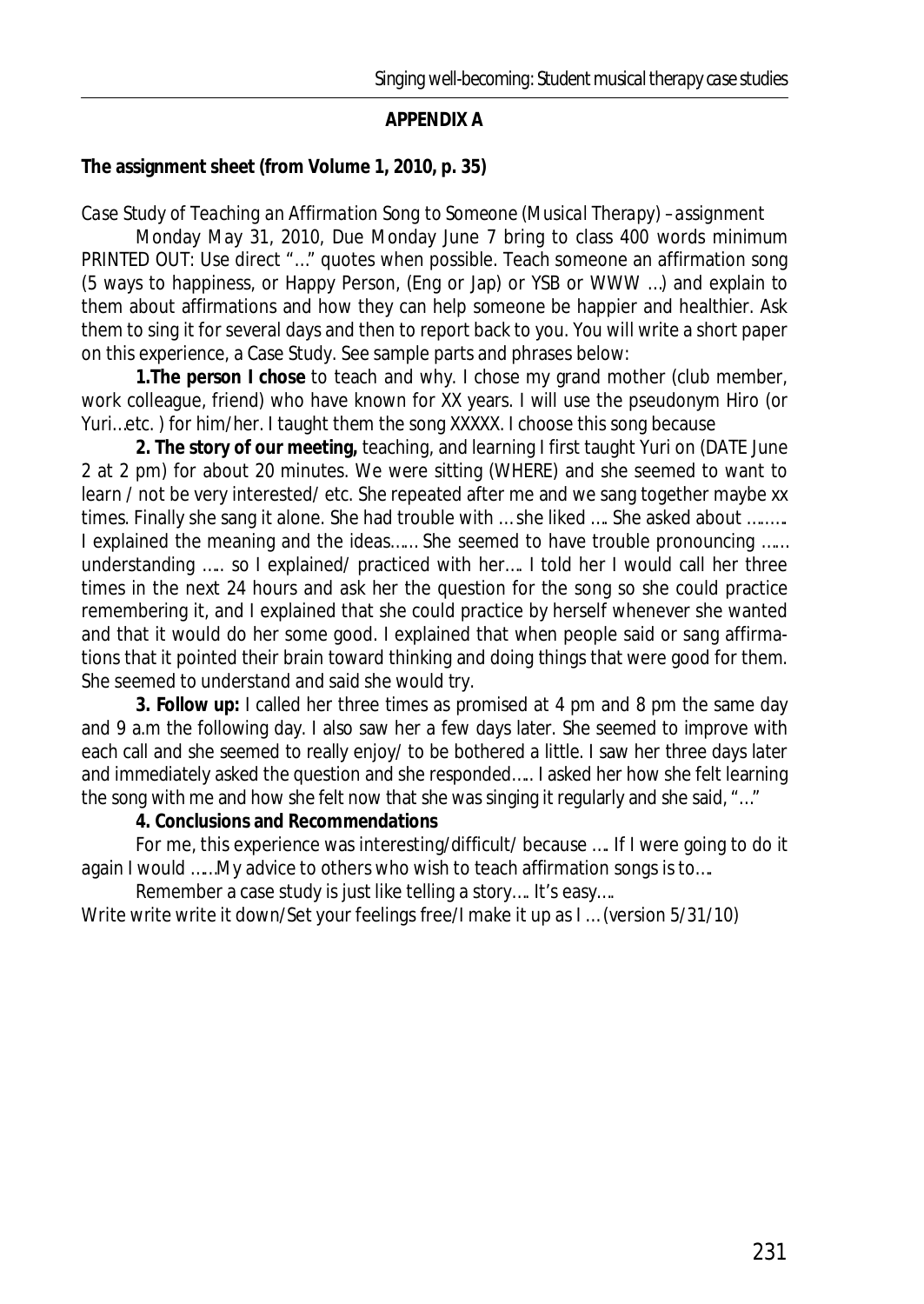#### **APPENDIX B**

**Song notes and lyrics (in order of use in this study).** 

**First is the title in bold,** then the question prompt that we used in class. Then in brackets are the number of times it was used in the case studies, followed by some notes and the *lyrics in italics* or a source to find popular lyrics.

**1) The Five Ways to Happiness!** (What are the 5 ways to happiness?) [55 CSs] This is the epitome of an affirmation song as it suggests 5 ways to become happy, repeats a lot, and has gestures to help one remember the lyrics better. It is sung to the tune of the 12 Days of Christmas, a familiar tune. Lyrics and audio are available and on my podcast page http://mits.podomatic.com Articles about the use and teaching of the song can be found at http://kandaeli.academia.edu/TimMurphey (cf: Know Happy, Know Life! Murphey, 2013b)

**English Lyrics** (Tim Murphey) *When you want to be happy, there's (#) thing you can do… (#: one, two, three, four, five) (Tune: "The 12 Days of Christmas")* 

- *1. Smile from ear to ear.*
- *2. Breathe in deep.*
- *3. Look up at the sky.*
- *4. Sing a melody.*
- *5. Dare to show your love.*

**2)** *Young Strong & Beautiful* (Are you young?) [28 CSs] seeks to get people excited about the "adventure" of life and to get "fascinated" by small things. In the last two years, I have added Amy Cuddy's (2012, http://www.ted.com/talks/amy\_cuddy\_your\_body\_language \_shapes\_ who\_you\_are) research on power posing to it, and taught participants to do a power pose at the end and "to cry to the world" "I'm in Love!" which usually generates a lot of energy. I also tie it to Fredrickson's *LOVE 2.0* (2013) idea that we can enjoy micro-moments of love, or "positivity resonance", with anyone at any time. To demonstrate the meaning of "cry to the world" in my classes, I open a window and stick my head out and shout, "I'm in love!" Then I tell them their assignment for the next week is to cry to the world "I'm in love!" with a power posture in a public place and to write about it in their class notebook. This is a very embarrassing and risky thing to ask shy Japanese undergrads to do. However, one of my favorite memories is of a student who immediately after my demonstration at the window got up and went to the window and shouted "I 'm in love!" The class loved it and he felt so free and refreshed! To learn the song the last few years many students watch the class singing it on YouTube with American sign-language. Lyrics and audio are available and on my podcast page http://mits .podomatic.com

#### **Lyrics**

*I'm young and strong and beautiful I'm living an adventure, The world's so fascinating, it makes me wanna cry! I wanna cry to the world! I wanna fly all around I wanna tell everybody I'm in love I'm in love I'm in love I'm in love I'm in love I'm in love I wanna tell everybody I'm in love*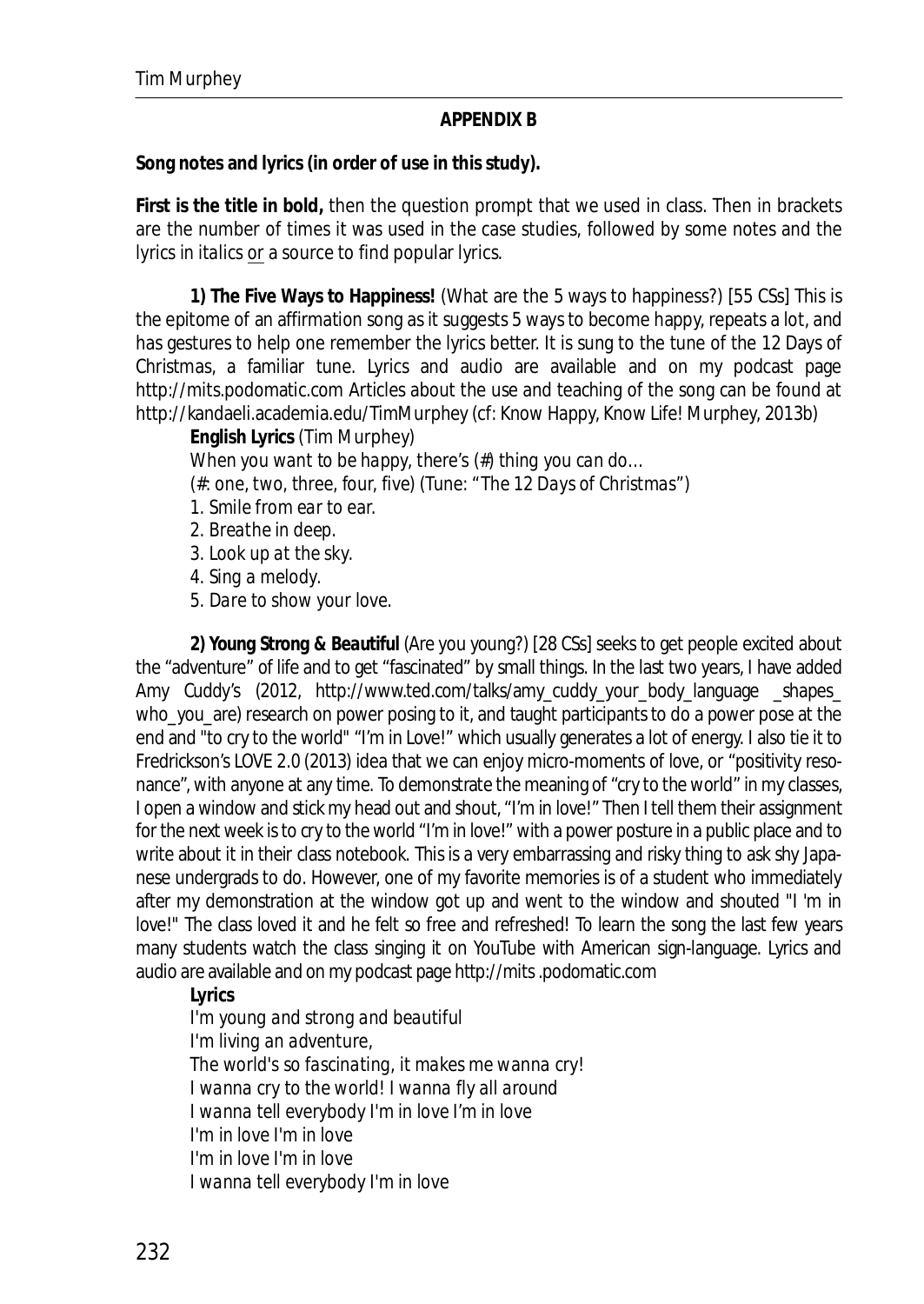**3)** *Super happy optimistic joyful and prodigious* (How are you?) [21CSs] [tune of supercalifragilisticexpiallidocious...] is an easy greeting song that is fun and students usually like playing with it in class. Teachers can use such songlets as a classroom management tool: when they need a few seconds to get the next activity ready they can turn to the class and say, "Please ask the person beside you "How are you?"" And then students can have an energizing mini conversation, say some words that might be self fulfilling prophecies, practice some fun English, and not let their minds become idle. Students can also be asked to make their own greeting to the same tune and fit some words in. My second one for this tune is "*truly awesome so tenacious lovingly vivacious.*" In Japanese, I sing *sugoi kampeki subarashi sekyiokuteki genki*.

**4)** *Today* [11CSs] is a wonderful classic old Scottish folk song. I teach it one stanza at a time over three classes with each stanza having a different question prompt which is answered naturally in the first line of the stanza (What are you going to do today?/Are you content? /Who are you?) In my teaching, I exchange the old English word "ere" with "before." **For lyrics** and song go to YouTube https://www.youtube.com/watch?v=uBGjZAYcJqc which is a John Denver version.

*5) Write Write Write it Down* (How do you write?) [11CSs] Sung to the tune of Row Row Row Your Boat, it expresses the idea of improvisation, i.e. "you make it up as you go along" and you need to "set your feelings free" and just " write!" Students find it useful to teach to classmates who were struggling with writing assignments. **Lyrics**: *Write write write it down/ Set your feelings free/ I make it up as I go along/ My pen is writing me*. I ask them what is an "upasi" and they guess awhile and then find out "up as I."

**6)** *Do it again!* (How do you succeed?) [11CSs] Sung to the tune of Santa Claus is Coming to Town, it is useful to show them native-like blended pronunciation of "doidagin". The **lyrics** are

*Doidagin x 8 + Make many mistakes and Doidagin*! In Japanese we sing *Yariba dekiru naseba naru x 2 + nana korobiya – oh ki*!

**7)** *Love You Forever* (LYF) [10 CSs] is borrowed from Robert Munsch's (2001) famous children's book by the same title. which can be read to the students also. As a question prompt I use: "Who do you love?" and then the students sing to each other. While most people are very shy about saying "I love you", singing it is an art form that is OK in most cases. **Lyrics** "*I'll love you forever, I'll like you for always, As long as I'm living, My baby you'll be*."

**8) Smile Song or Warau Uta** Why do you smile? [9 CSs] This song is built on a Japanese proverb and we usually sing the Japanese and the English together. Very short and sweet. "*Warau kado niwa fuku kitaru. Smiling brings you happiness, let it show the way*."

**9) The Weather Song**: What's the weather like? [5 CSs] The tune is the refrain of the 1950's hit "The Witchdoctor". **Only lyrics**: "*It's raining cats n' dogs and it's cold outside, my sunshine is deep inside."*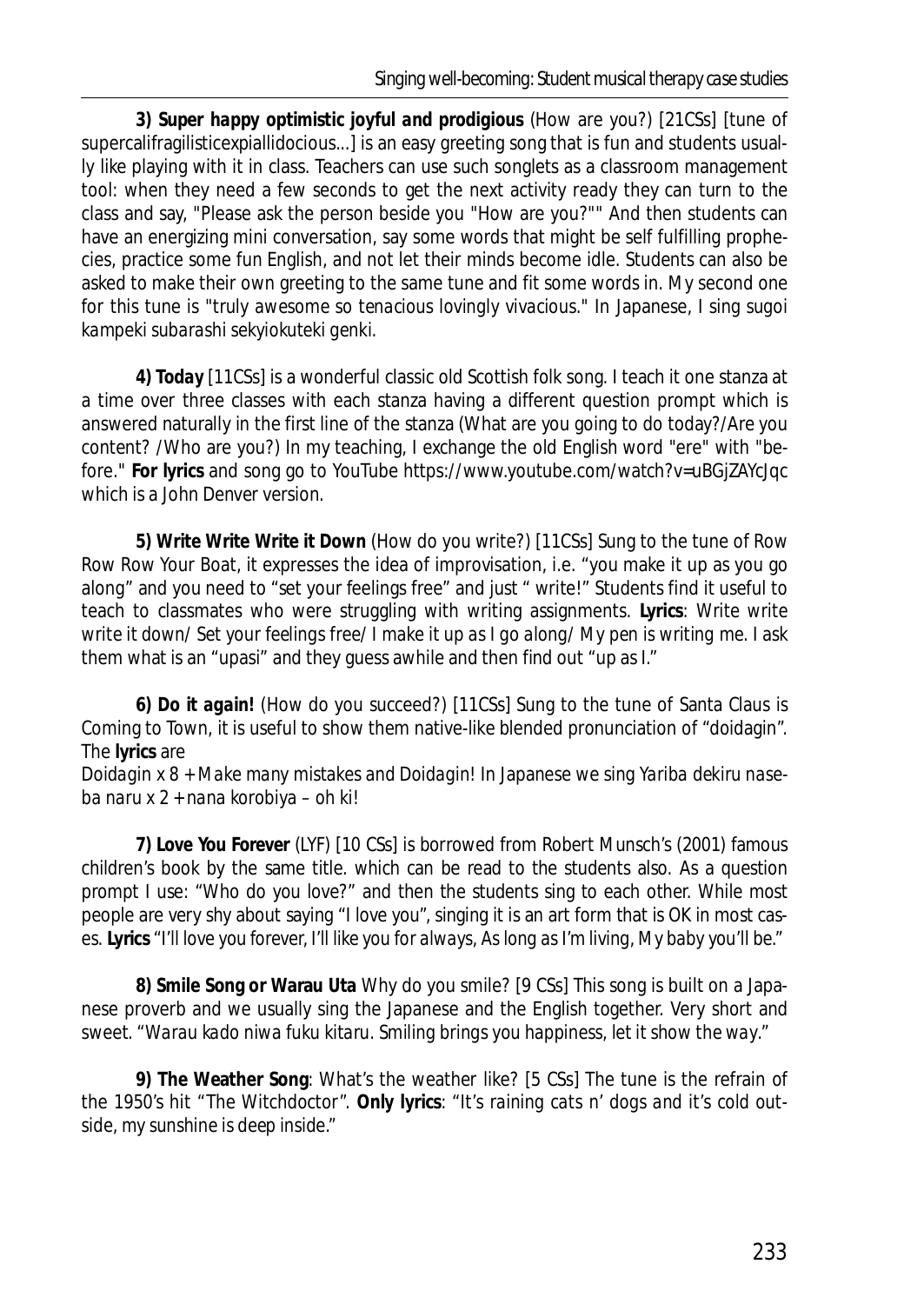**10) Compliment Song**: What do you like? [5 CSs] to the tune of Oh Suzannah! *"I like your shirt, I like your pants, I like your shoes and socks, I like the way you do your hair, you look just like a bear."* Great for lesson on teaching students to give compliments.

**11) Happy Person**: What's a happy person? [4 CSs] This one line song is a quote from Hugh Downs: *"A happy person is not a person in a certain set of circumstances, but rather a person with a certain set of attitudes."* I put it to music and translated it in Japanese with help from friends, "Tokubetsu na jokiyo ga hito wo shiawase ni shinai, Tokubetsu na kangaikata ga hito wo shiawase ni shimas."

**12) Make New Friends:** How do you have a good life? [4 CSs] This is an old camp song that goes: *"Make new friends / and keep the old. One is silver and the other's gold."* A good song for the first few classes when you want your students to make friends.

**13) Use it or Lose it!** How do you learn? [3 CSs] Using a famous tune of the Sukiyaki-song we sing *"Use it or lose it. It's in your mind, now's the time, take advantage of it. You can say it now. Just like "holy cow", it's in your mind and now's the time!"* 

**14) Diversity Song:** How do you eat well? [3 CSs] Using the tune of "Santa Claus is Coming to Town." *"Take a little bit of this, take a little bit of that, (x 2) diversify and balance your life."* Great for teaching blended forms of *lidabida (little bit of)* and it encourages good eating habits with kids.

**15) I Love Us Playing**: What do you love? [3 CSs] To the tune of the came song "Rolling Hills". The lyrics basically give the results of a big survey we did several years ago asking students what they loved about their JHS and HS English classes. I put their answers into these lyrics: *I love us playing, I love us singing songs, I love us intereacting, when we talk a lot/ We talk a lot we learn a lot, we talk a lot we laugh a lot, we talk a lot we learn a lot, when we talk a lot/ Hahahs hahaha Tehehe hehehe, (real laughter), When we talk a lot/*

**16) Turtle Song:** What is more beautiful than a bird in a tree? [1 CSs] **Lyrics:** *A turtle trying to fly is more beautiful than a bird sitting in a tree.* I teach this song often along side Brene Brown's *Daring Greatly* (2012).

**17) Bear Song:** What's the bear song? [1 CSs] This is an old and fun children's song that repeats a lot and has natural shadowing in it. Lyrics are easily available on YouTube in English and in Japanese (and perhaps other languages), but telling very different stories.